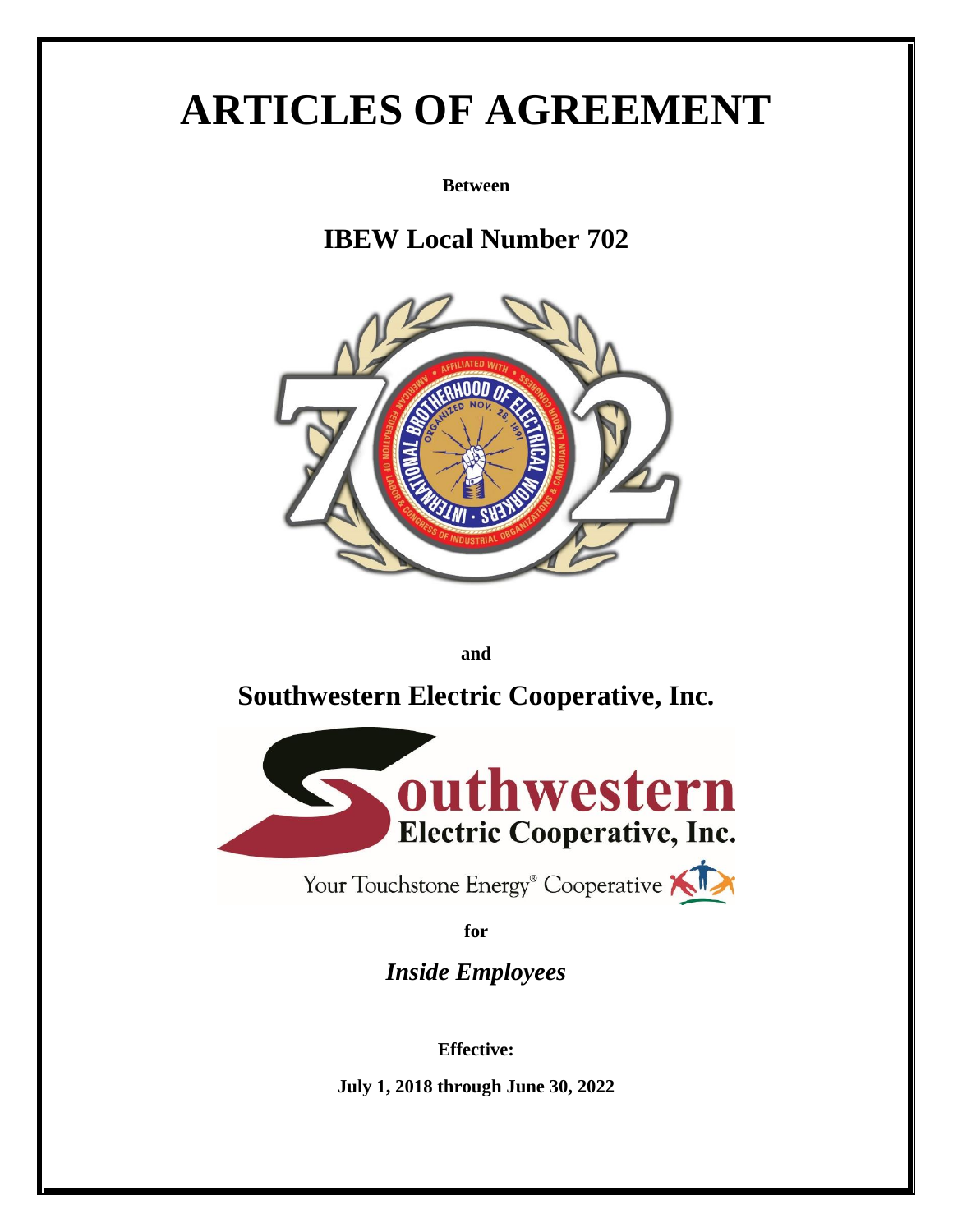# **TABLE OF CONTENTS**

#### PAGE

|                   |                                                            | $\mathbf{1}$   |
|-------------------|------------------------------------------------------------|----------------|
| <b>ARTICLE 1</b>  |                                                            | $\mathbf{1}$   |
| <b>ARTICLE 2</b>  |                                                            | $\overline{2}$ |
| <b>ARTICLE 3</b>  |                                                            | 3              |
| <b>ARTICLE 4</b>  |                                                            | $\overline{4}$ |
| <b>ARTICLE 5</b>  |                                                            | 6              |
| <b>ARTICLE 6</b>  |                                                            | 10             |
| <b>ARTICLE 7</b>  | SICKNESS, DISABILITY, PHYSICAL INJURY, AND DEATH IN FAMILY | 12             |
| <b>ARTICLE 8</b>  |                                                            | 15             |
| <b>ARTICLE 9</b>  |                                                            | 15             |
| <b>ARTICLE 10</b> |                                                            | 16             |
| <b>APPENDIX A</b> |                                                            | 17             |
| <b>APPENDIX B</b> |                                                            | 21             |
| <b>APPENDIX C</b> |                                                            | 22             |
|                   |                                                            | 24             |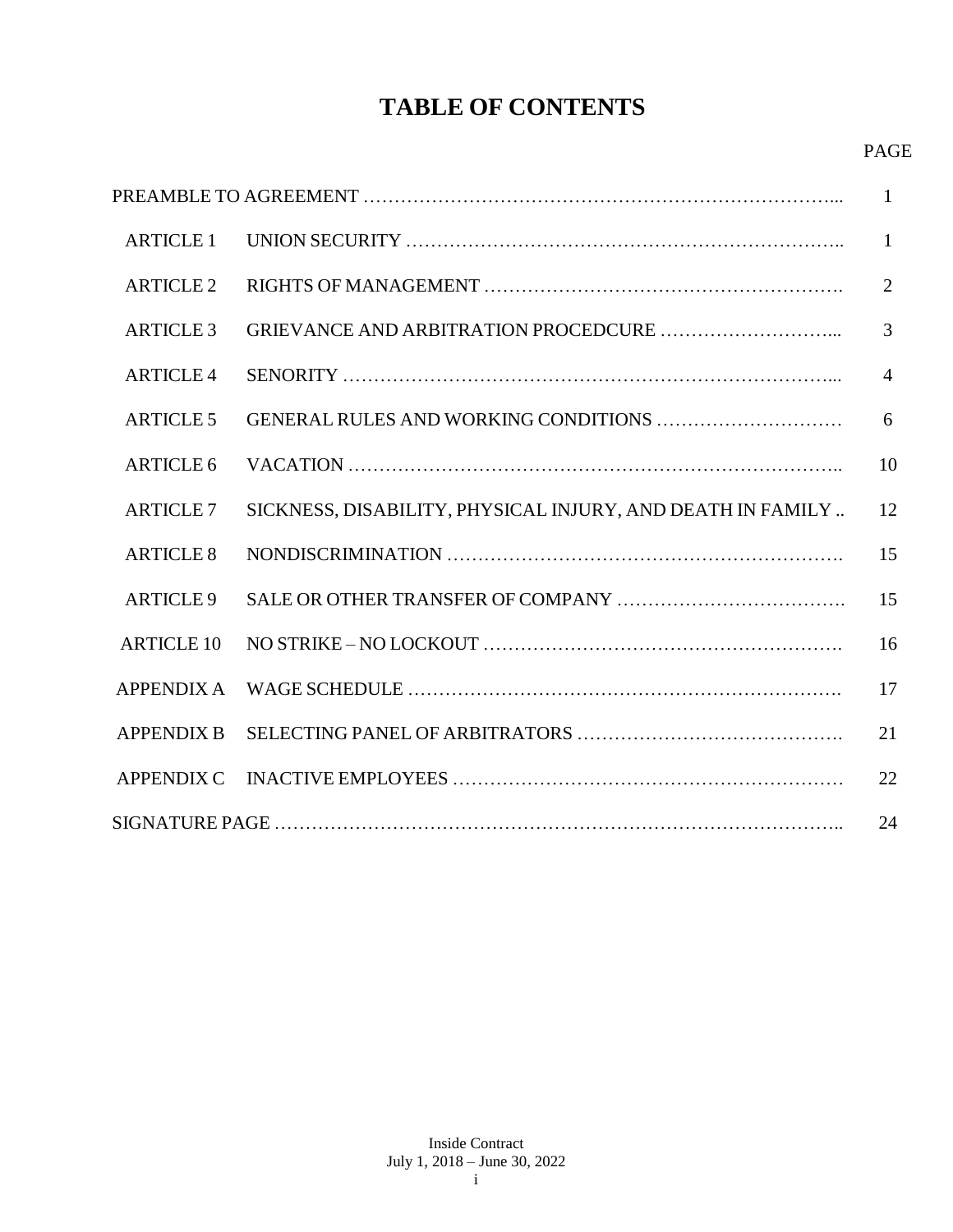### **PREAMBLE TO AGREEMENT**

This Agreement made and entered into this 1st day of July, 2018, by and between Southwestern Electric Cooperative, Inc., party of the first part, hereinafter referred to as the "Cooperative," and the Local Union Number 702 of the International Brotherhood of Electrical Workers, party of the second part, hereinafter referred to as the "Union."

This Agreement and the provisions thereof, when signed by the authorized representatives of the Cooperative and the Union and approved by the President of the International Brotherhood of Electrical Workers, shall be binding upon the Cooperative, its successors and assigns and shall take effect July 1, 2018, and shall remain in full force and effect until and including June 30, 2022, and shall continue in full force and effect from year to year thereafter until it has been canceled and/or amended by the giving of sixty (60) days written notice from one party to the other.

Should either party give notice to amend the Agreement, as specified in the previous paragraph, it is specifically agreed that any ensuing discussion shall be limited to the specific issues for amendment raised in the notice to amend and in any reply thereto.

If amendment is desired, the proposed changes shall accompany the notice.

### **ARTICLE 1**

### **UNION SECURITY**

- 1.1 Pursuant to certification by the NLRB (Case No. 14-RC-6698), the Cooperative recognizes the Local Union Number 702 of the IBEW as the exclusive bargaining agent and representative of its office clerical and technical employees employed at Greenville, St. Jacob, and St. Elmo facilities, excluding the private secretary to the CEO, professional employees, guards and supervisors as defined in the National Labor Relations Act, and all other employees.
- 1.2 It is agreed by the parties hereto that all present and new employees, also former employees returning to work, shall be and remain or require to become and remain, respectively, members of the Local Union, as a condition of employment hereunder, provided that new employees shall be employed subject to a probationary period of thirty (30) days prior to joining the Union. The Cooperative shall refer all new or re-employed employees to the representative of the Local Union for instructions and advice concerning the Union Shop requirements of this Agreement. The Cooperative shall have the sole right to employ whomsoever it chooses without regard to membership or nonmembership in the Local Union, except that after said probationary period, all new employees shall become members of the Local Union. At the request of the Cooperative,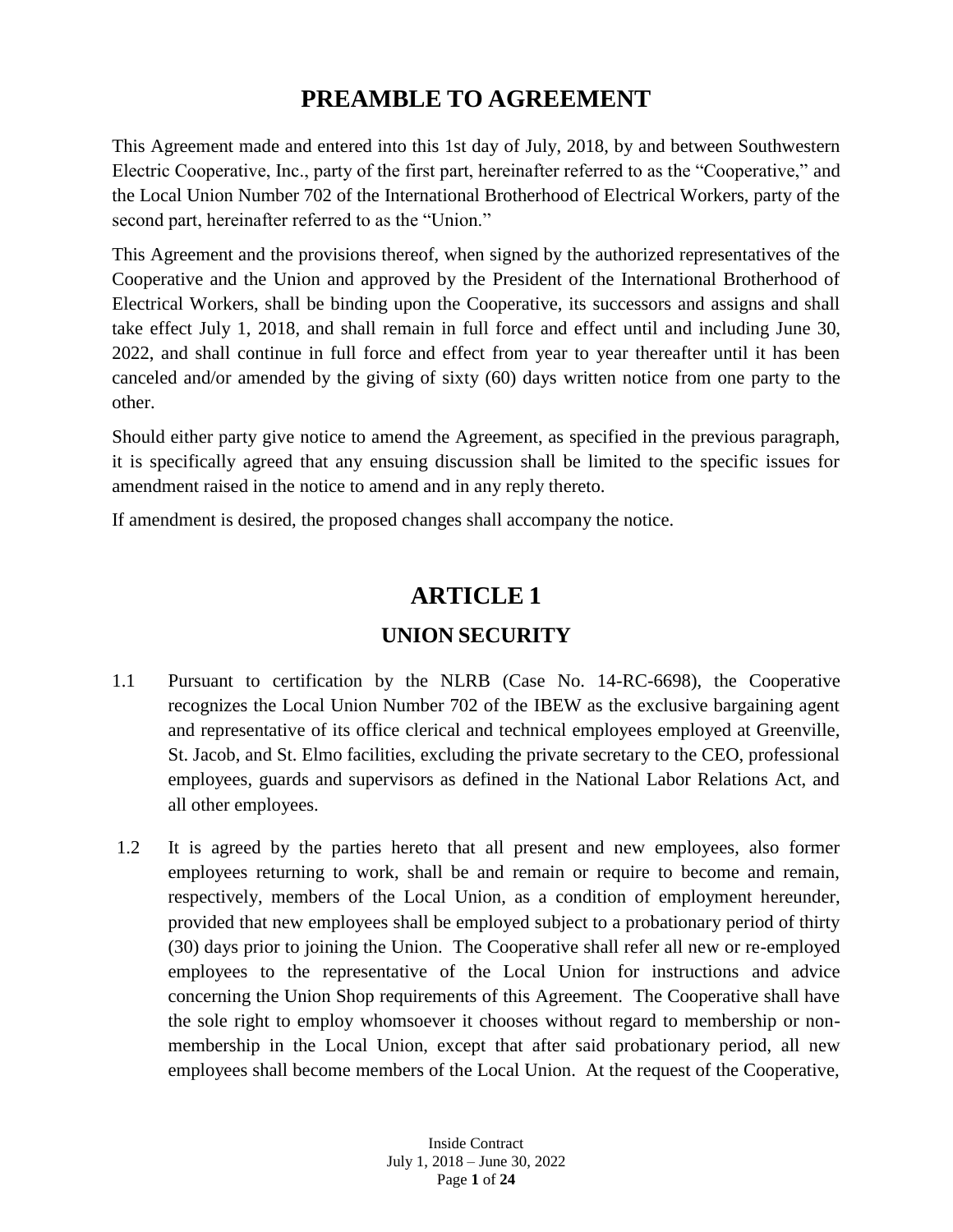the Local Union shall make reasonable efforts to furnish the Cooperative with such workers within the classifications herein as the Cooperative may request.

- 1.3 The Cooperative agrees that it will not contract any work which is ordinarily and customarily done by its regular employees, if, as a result thereof it would become necessary to concurrently lay off or reduce the rate of pay of any employees on the active payroll who regularly perform such work.
- 1.4 Work defined by the National Labor Relations Act as confidential and proprietary shall be performed by Staff. All other clerical work will be done by the Union.
- 1.5 No work customarily performed by employees covered by this Agreement is to be performed by employees outside the bargaining unit.
- 1.6 The Cooperative will deduct and remit quarterly to the Union, dues required of such employees as certified by a duly authorized representative of the Union.
- 1.7 Upon written authorization, the Cooperative agrees to deduct IBEW COPE funds from an individual's payroll check and forward said deduction to the Local Union monthly.
- 1.8 In the event that any of the provisions of this Agreement shall conflict with any state or federal law or presidential regulation, such provisions shall be deemed to be modified sufficiently in respect to either or both parties to the extent necessary to comply with such laws or regulations and the remaining portion of this Agreement shall remain in full force and effect. Nothing in this Agreement shall cancel or diminish any individual's rights that are otherwise available under state or federal law or presidential regulation.

### **ARTICLE 2**

#### **RIGHTS OF MANAGEMENT**

2.1 The Union recognizes that the management of the Cooperative, the direction of the work force, the determination of the number of employees it will employ, the right to discipline or discharge for just cause, the right to hire, promote, demote or transfer, and to release employees because of lack of work, are vested in and reserved to the Cooperative, subject, however, to the restrictions and regulations of this Agreement.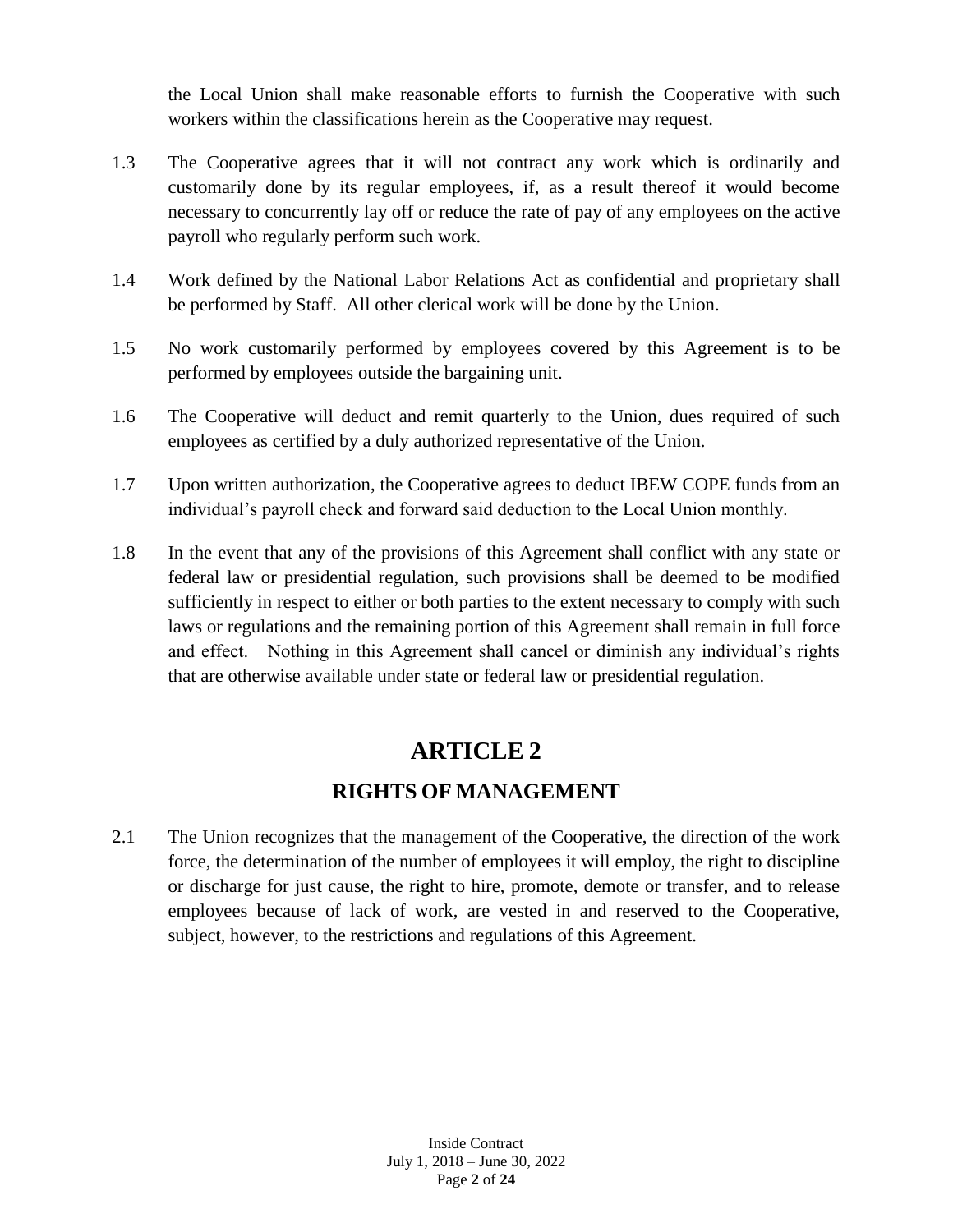#### **GRIEVANCE AND ARBITRATION PROCEDURES**

- 3.1 A complaint or grievance arising under the terms and provisions of this Agreement, or any difference between the parties as to the interpretation and application of this Agreement, shall be settled in accordance with the following procedures:
	- a) The aggrieved employee will present his grievance to his supervisor in the presence of his union steward. The employee shall have ten (10) working days from the day of incident (or the day he receives reasonable knowledge of the incident) to present his grievance. The supervisor will have five (5) working days to render a decision.
	- b) If agreement is not reached the union steward and/or the Business Agent of the Union may present the grievance to Human Resources and/or the CEO. The grievance must be presented to Human Resources and/or the CEO within ten (10) working days of the supervisor's decision. Human Resources and the CEO shall have five (5) working days to render a decision.
	- c) If the grievance remains unsettled the Business Manager of the Union, who may be accompanied by a committee of employees of the Cooperative, shall endeavor to adjust disagreements with the Labor Relations Committee of the Cooperative. A grievance hearing with the Labor Committee must be requested within ten (10) working days of Human Resources and CEO's decision. In case of failure to then reach an agreement, the matter shall be submitted to arbitration.
	- d) Notice of intent to arbitrate shall be presented in writing by registered mail by the party desiring to arbitrate to the other party within thirty (30) days of the receipt of the decision in step (c).
	- e) Within ten (10) working days after the Cooperative or the Union notifies the other of its desire to submit the matter to arbitration, an arbitrator shall be selected from a panel of arbitrators agreed to by both parties. See Appendix B for procedures for selecting the panel.
	- f) The Arbitrator shall have no authority to change, alter, add or delete from the contract. The Arbitrator's decision within the limits of his authority shall be final and binding upon the parties.
	- g) The expense of the Arbitrator shall be born equally between the two parties.
	- h) Should an employee or his Union Representative fail to process a complaint at any stage within the time limits provided in this Article, the complaint will be treated as abandoned and no further action will be taken concerning it and the last decision made by the Cooperative shall be final. In the event a grievance is conceded in this fashion, it will not be used to establish a precedent.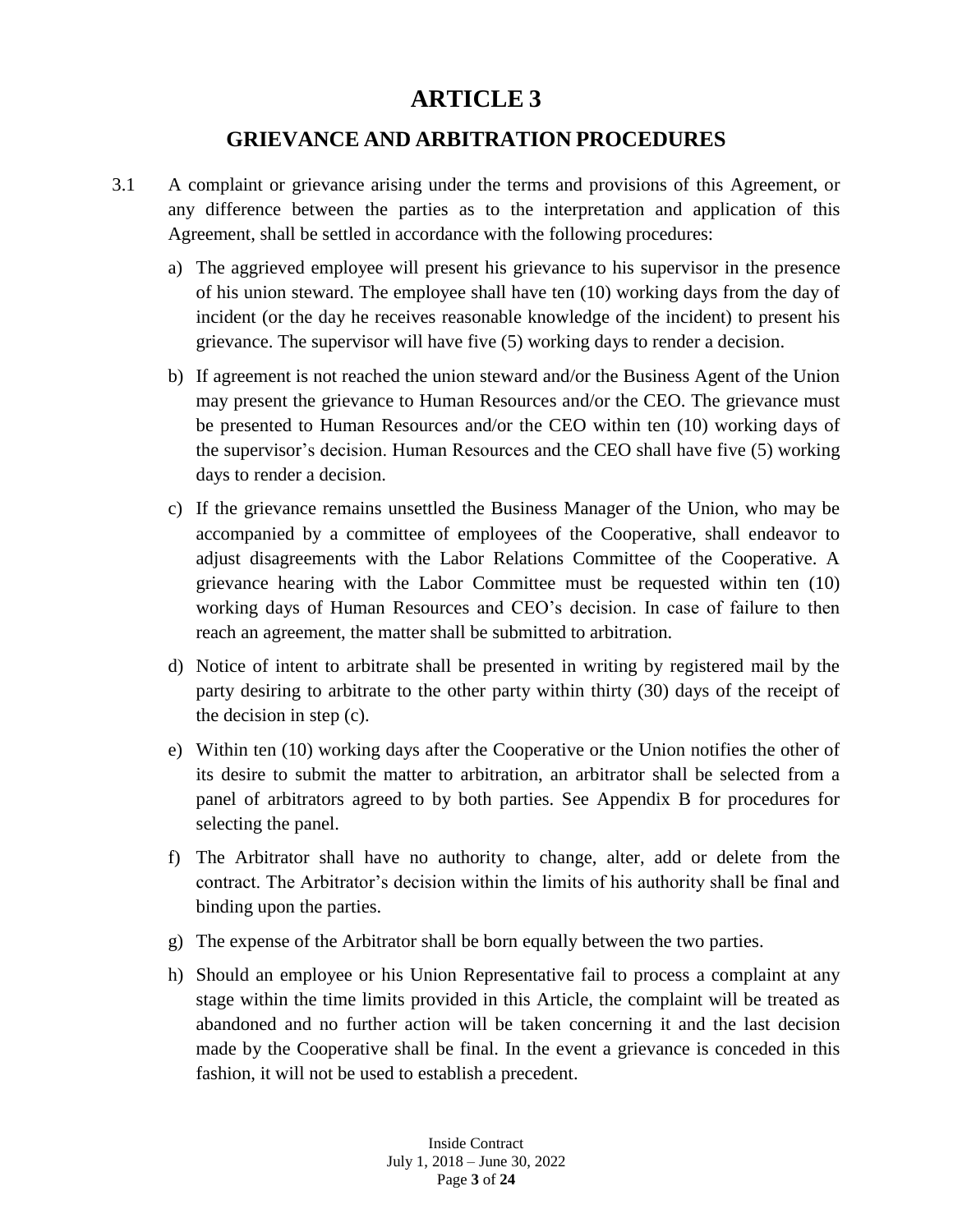- i) Should the representative of the Cooperative fail to process a complaint within the established time limits, the grievance will be conceded in favor of the grievant. In the event a grievance is conceded in this fashion, it will not be used to establish a precedent.
- j) All steps in the grievance procedure and time limits specified herein may be waived, reduced, or extended by mutual consent of both parties. A waiver, reduction, or extension in one case is not a precedent.

### **SENIORITY**

- 4.1 Seniority is defined as an employee's length of service with the Cooperative from his last date of hire.
- 4.2 All employees must serve a probationary period of six (6) continuous months of service during which time they shall have no rights under this Agreement other than to their applicable wage rates. Any part-time, casual, or temporary employee of the Cooperative shall have no rights under this Agreement.
- 4.3 When making a reduction in the number of employees and when rehiring, the following procedure shall govern:
	- a) Employees who have not established seniority with the Cooperative shall be laid off first.
	- b) Thereafter, employees shall be laid off in inverse order of their established seniority.
	- c) An employee may exercise seniority in any department covered by this Agreement to take a job in any equal or lower pay classification, provided they have the skill and ability to perform the duties of the employee displaced.
	- d) An employee who receives notice of layoff and desires to exercise seniority, shall notify the Cooperative within five (5) days after such notice. The Cooperative shall not be required to consider employees who failed to give notice as prescribed herein; but, consideration shall be given to employees who at the time, are absent on account of sick leave, vacation, or other valid reason.
	- e) When adding employee, those having established seniority most recently laid off on account of curtailment of work shall be the first among those holding seniority to be re-employed if available and physically able to return to work, provided they have the qualifications required.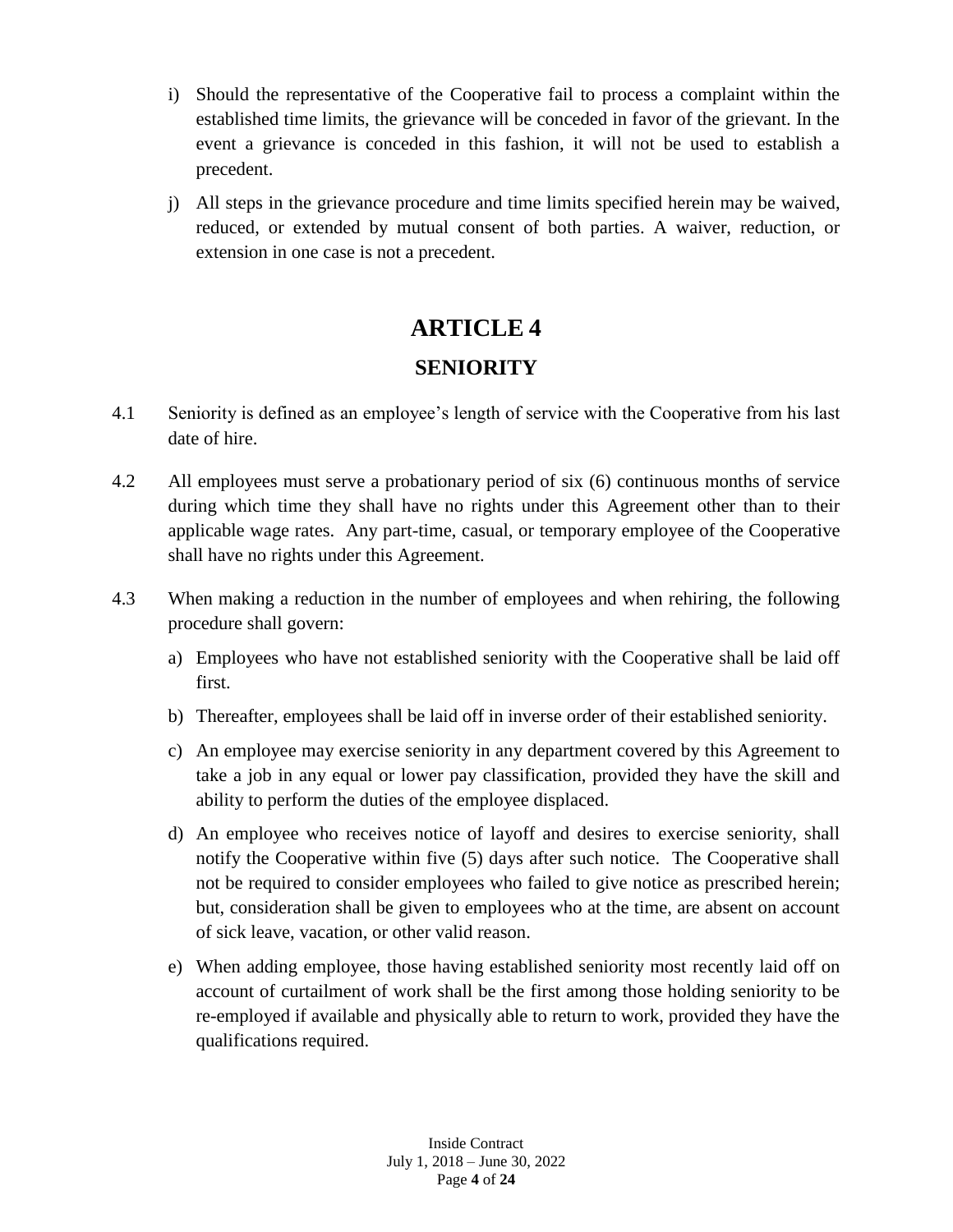- 4.4 Seniority shall be deemed to have been broken for the following reasons:
	- a) If the employee resigns.
	- b) If the employee is discharged and not reinstated.
	- c) If an employee is absent from work without authorized leave except when satisfactory reasons for their absence are given.
	- d) If an employee who has been laid off fails to return to work within three (3) days after being properly notified to report for work and does not give a satisfactory reason for failing to report.
	- e) If an employee is laid off for twenty-four (24) consecutive months.
- 4.5 In filling vacancies or newly created positions, promotions shall be based upon skill, ability, qualifications, and seniority, and shall comply with the Americans with Disabilities Act. Skill, ability and qualifications being sufficient, seniority shall prevail.
	- a) When it is necessary to add employees and employees who have been laid off are called back when they have not lost their seniority, they shall have the right to exercise their seniority over those of lesser seniority in the vacancy to be filled or the new position.
	- b) When vacancies occur or when new positions are created within the Departments of Appendix A of this Agreement, the Cooperative will post a notice on the bulletin boards for a period of five (5) days (Sundays and Holidays excluded) announcing the position opening. Employees desiring to be considered shall make written application to Human Resources. When necessary, temporary assignments will be made for the period the position is considered open.
	- c) An employee promoted to a new position shall be given a reasonable opportunity, not to exceed six (6) months, to demonstrate their qualifications and ability. If they do not qualify, they and the Union shall be notified of the nature of the disqualification and they shall be returned to the position they formerly held. An employee so promoted may also request to be returned to their former job, provided such request is made within the first 60 days.
- 4.6 An employee who has established seniority, if they can be separated from duty, may be granted a leave of absence upon approval from the Cooperative and while on such leave, they shall not forfeit any such seniority they may heretofore have established provided they do not overstay their leave or accept employment elsewhere while on such leave without the approval of the Cooperative.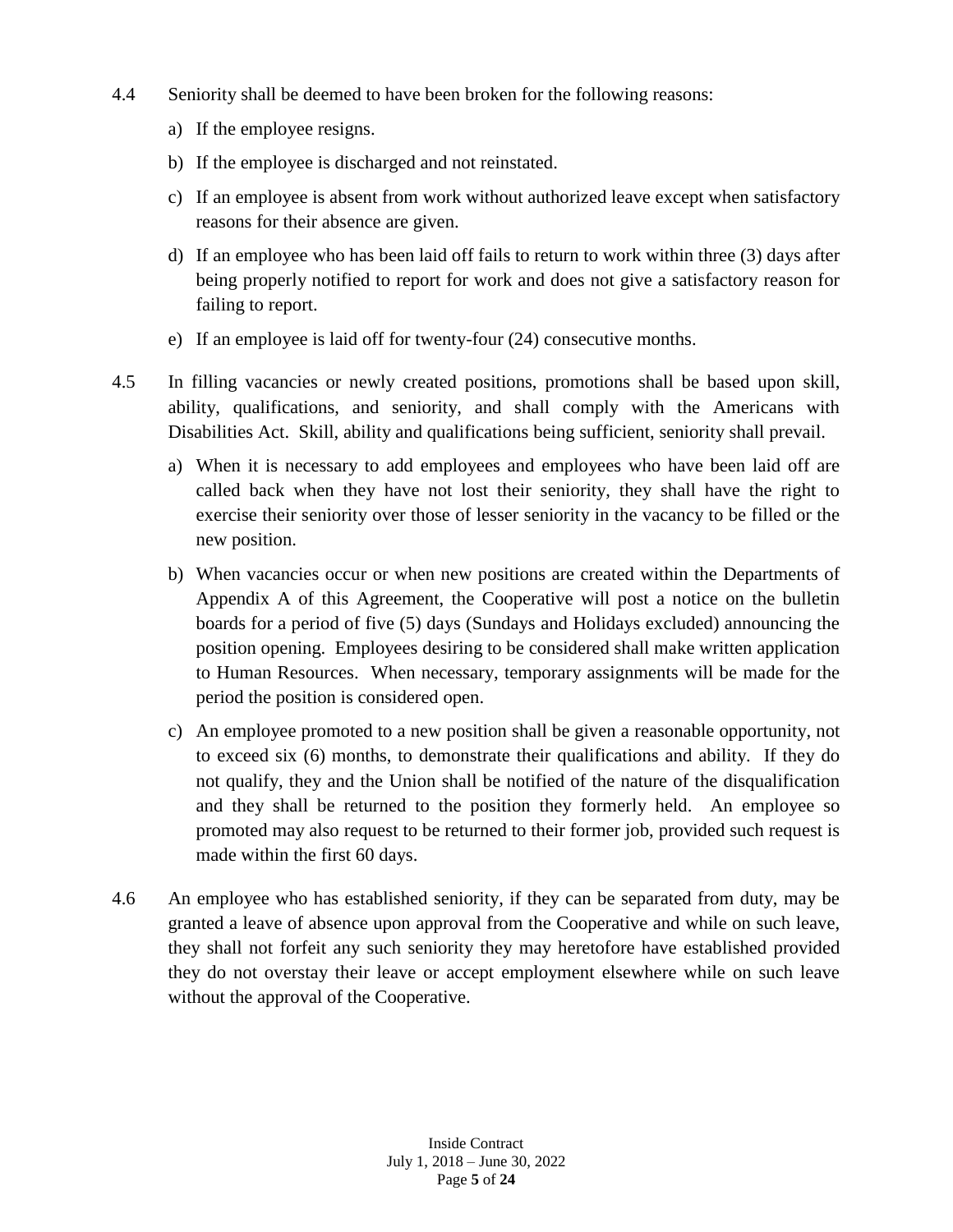- a) Notwithstanding any of the other terms hereof, an employee who has been laid off shall be deemed to have lost all accumulated seniority and all rights to be reemployed unless they register with the Cooperative either in person or by registered mail, at least once each year and within thirty (30) days prior to the following January 1 of the year under consideration.
- b) Any written notice to be given under this Agreement shall be deemed properly given when deposited in the United States Post Office under registered mail addressed to the last known address.
- 4.7 An employee who is injured while in the employ of the Cooperative shall continue to accumulate seniority and upon recovery shall be reinstated to their former position with full seniority providing they make application to return to work within thirty (30) days after they are pronounced recovered by the Cooperative's physician, if they are physically qualified to resume the work.
- 4.8 The Cooperative and the Union may by mutual agreement suspend or alter the provisions of this Article in case of mutual desire to provide employment for an employee who has been partially disabled while in the employ of the Cooperative on or off duty or while on authorized leave serving in the United States Military Service.

### **GENERAL RULES AND WORKING CONDITIONS**

5.1 Five (5) consecutive days shall constitute a workweek on all jobs except as otherwise agreed to by the Cooperative and the Union. Eight (8) hours shall constitute a normal workday. Employees shall report to work at 8:00 a.m. and leave work at 4:30 p.m. Employees shall be entitled to a thirty (30) minute unpaid lunch period. The lunch period will be from 12:00 noon to 12:30 p.m., except for dispatcher relief, cashier-receptionist relief and member service representative relief who will take their lunch from 11:30 a.m. to 12:00 noon. The custodial hours shall be Monday through Friday, 1:30 p.m. to 10:00 p.m., with a thirty (30) minute unpaid lunch period.

The normal workweek is Monday to Friday inclusive. However, a Tuesday to Saturday inclusive workweek may be scheduled if necessary to aid in the restoration and maintenance of service. The personnel to be assigned to or alternated shall be mutually agreed upon by the parties hereto.

Flextime may be permitted with mutual consent of the supervisor and in accordance with the Fair Labor Standards Act. There are some positions that do not lend themselves to the application of flextime. Flextime should not cause a hardship on the Cooperative.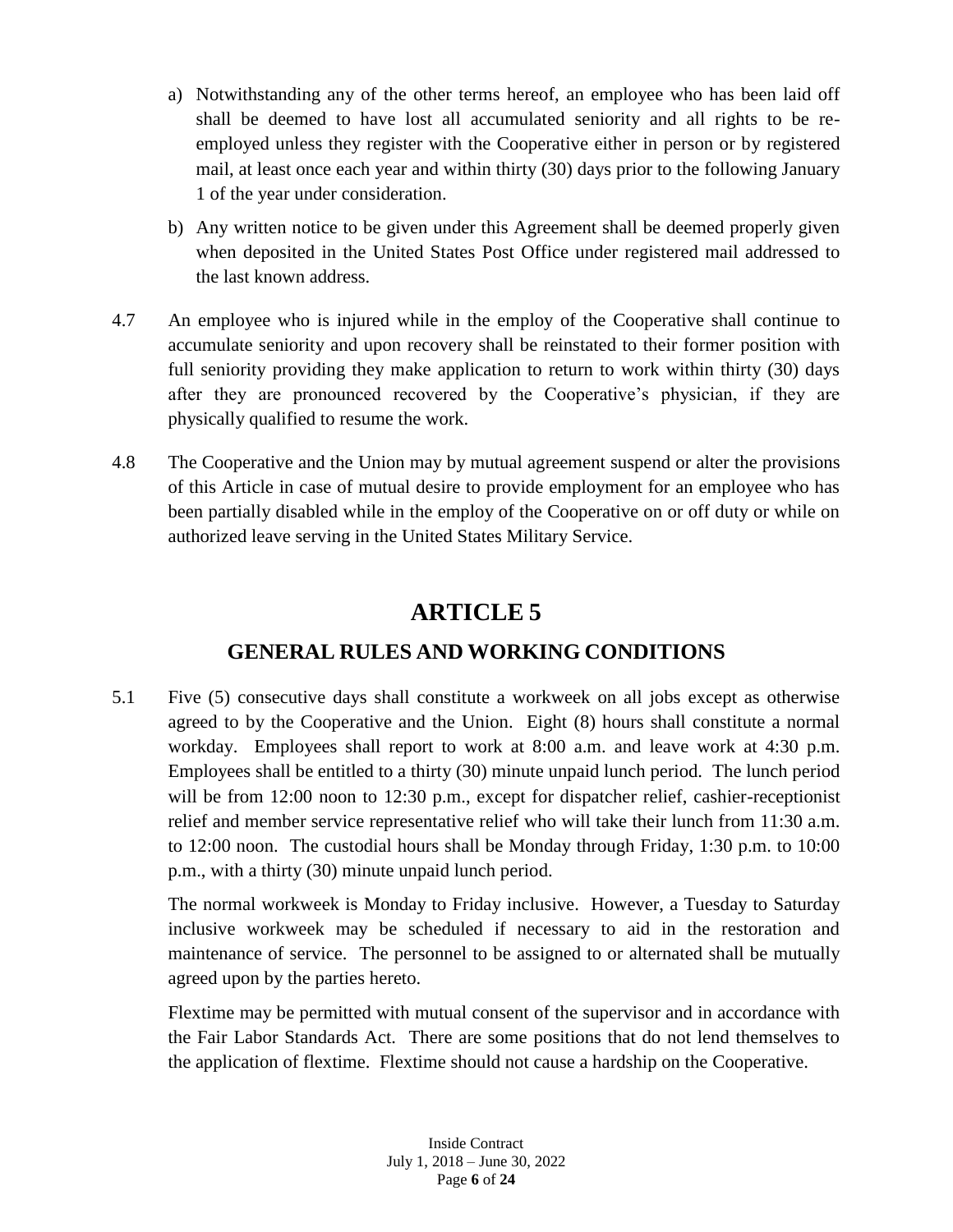- 5.2 When conditions require that an employee shall work at a distance from their permanent headquarters and remain away from their permanent headquarters overnight, the Cooperative shall either provide meals and lodging or reimburse to a reasonable amount for expenses actually incurred for meals (excluding alcoholic beverages) and lodging.
- 5.3 In the event an employee is required to temporarily report to an alternate location, and under normal working hours, the Employee shall be compensated in the following instance. If the alternate location is further than what the employee drives to their normal reporting headquarters, the Cooperative shall pay the excess mileage according to the IRS rate and the excess drive time at the rate of time and one-half in fifteen-minute increments. Any unusual circumstances that may occur from such a transfer will be taken into consideration. The Cooperative will give as much notice as possible before making a temporary transfer.
- 5.4 If employees are asked to work overtime during the meal periods listed below, the Cooperative will furnish a meal, and the Cooperative will furnish a meal for each continuous five (5) hour period of overtime worked thereafter. If the Cooperative is unable to furnish a meal, the employee shall receive three-fourths (3/4) of an hour pay at the prevailing wage rate.

Breakfast – 5:00 a.m. to 7:00 a.m. Lunch –  $11:00$  a.m. to  $1:00$  p.m. Dinner – 6:00 p.m. to 8:00 p.m.

- 5.5 All employees covered by this Agreement shall receive full time employment, provided they are ready and in condition to perform their work. Employees laid off because a job is completed or shut down for reasons beyond the Cooperative's control shall be paid in full to the date of layoff. Regular employees shall be given two (2) weeks' notice prior to date of layoff.
- 5.6 All time worked in excess of regular hours shall be paid for at the rate of time and onehalf except as hereinafter provided. There shall be no pyramiding of overtime. Overtime shall be divided as equally and impartially as possible among the employees of each classification. Employees' names and overtime hours paid shall be posted bi-weekly on departmental bulletin boards.

In the event an employee is required to fill in for another employee of a higher pay scale, a minimum of two (2) hours shall be required to work before an employee is compensated at the higher pay scale. Supervisor pre-approval is required.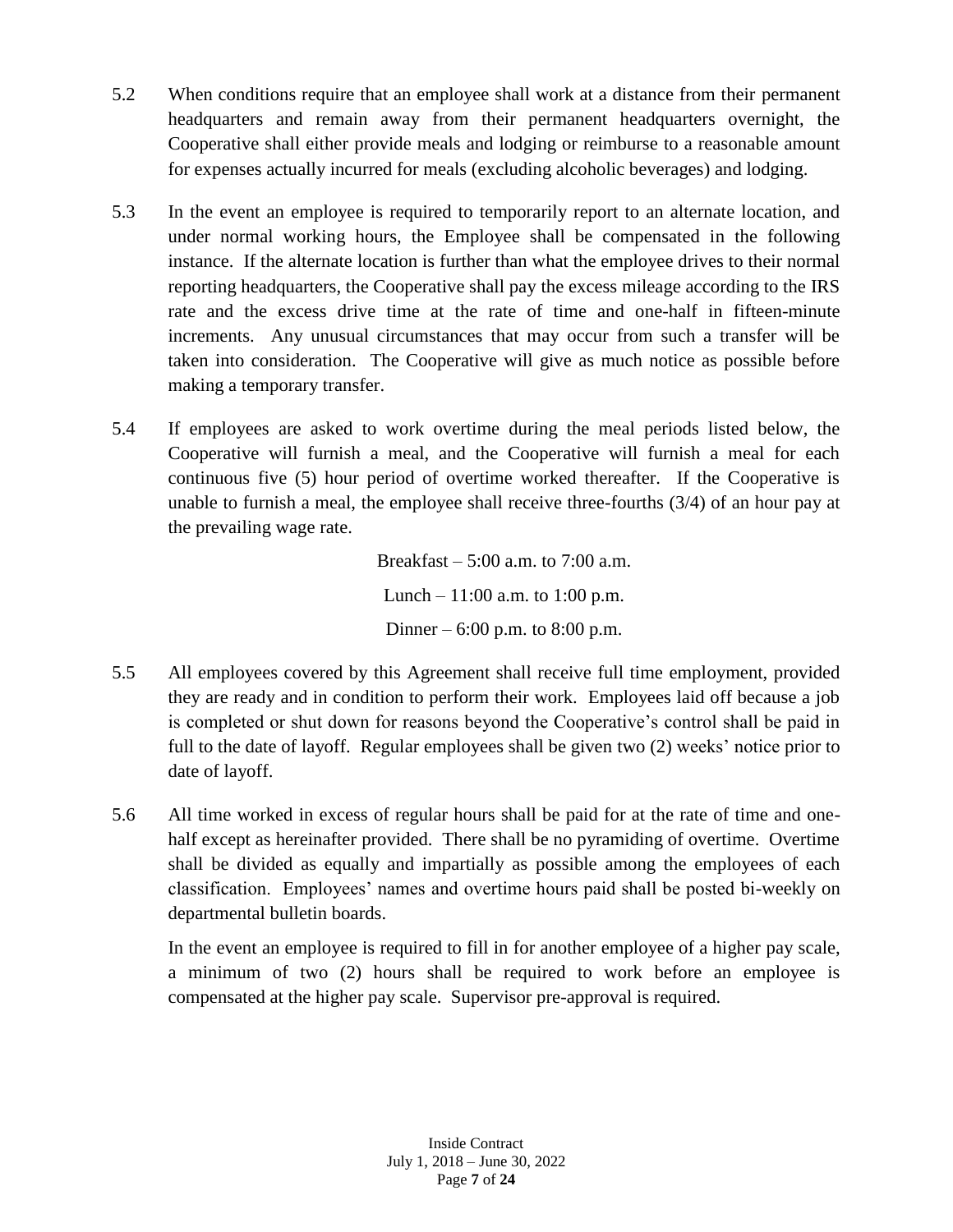- 5.7 An employee who has worked for sixteen (16) or more continuous hours, shall, upon release, be entitled to an eight (8) hour rest period before they return to work. If the rest period extends into their regularly scheduled workday, they shall lose no time thereby. Time worked in excess of sixteen (16) continuous hours shall be paid for not less than two (2) times the basic rate until released from duty. For the purpose of administering the overtime period and rest period, the work period shall be continuous unless interrupted by a continuous eight (8) hour period.
- 5.8 When an employee is called for work on a day other than their regularly scheduled work days, they shall receive not less than two (2) hours at the applicable overtime rate for all time worked.
- 5.9 The following will be recognized as holidays and all employees will be excused from work with straight time pay: New Year's Day, Good Friday, Memorial Day, Independence Day, Labor Day, Veteran's Day, Thanksgiving Day, the day after Thanksgiving, Christmas Day, Christmas Eve (one-half day), New Year's Eve (one-half day), and the employee's birthday which may be taken either on the calendar birth date, or within the month of their birth date.

By mutual agreement, some employees may be asked to work all day Christmas Eve or the day celebrated thereof in exchange for having an all day holiday on New Year's Eve or the day celebrated therefor or vice-versa.

Should any holiday fall on a Saturday or Sunday, the preceding Friday or following Monday shall be recognized as a non-working holiday. Any work actually performed on any such recognized holiday will be compensated for at double-time.

- 5.10 When employees are called for work on Sunday or holidays they shall receive doubletime for the entire time worked, and in no case shall they receive less than two (2) hours' time at the rate of double-time.
- 5.11 At no time will an employee be required to perform any hazardous task outside their classification. The Cooperative will not require employees to do work outside during inclement weather, except during an emergency.
- 5.12 Employees covered by this Agreement shall be entitled to the necessary time, not to exceed one hour off with pay for the purpose of voting in all state, county, city and national elections provided they are eligible to vote and do vote.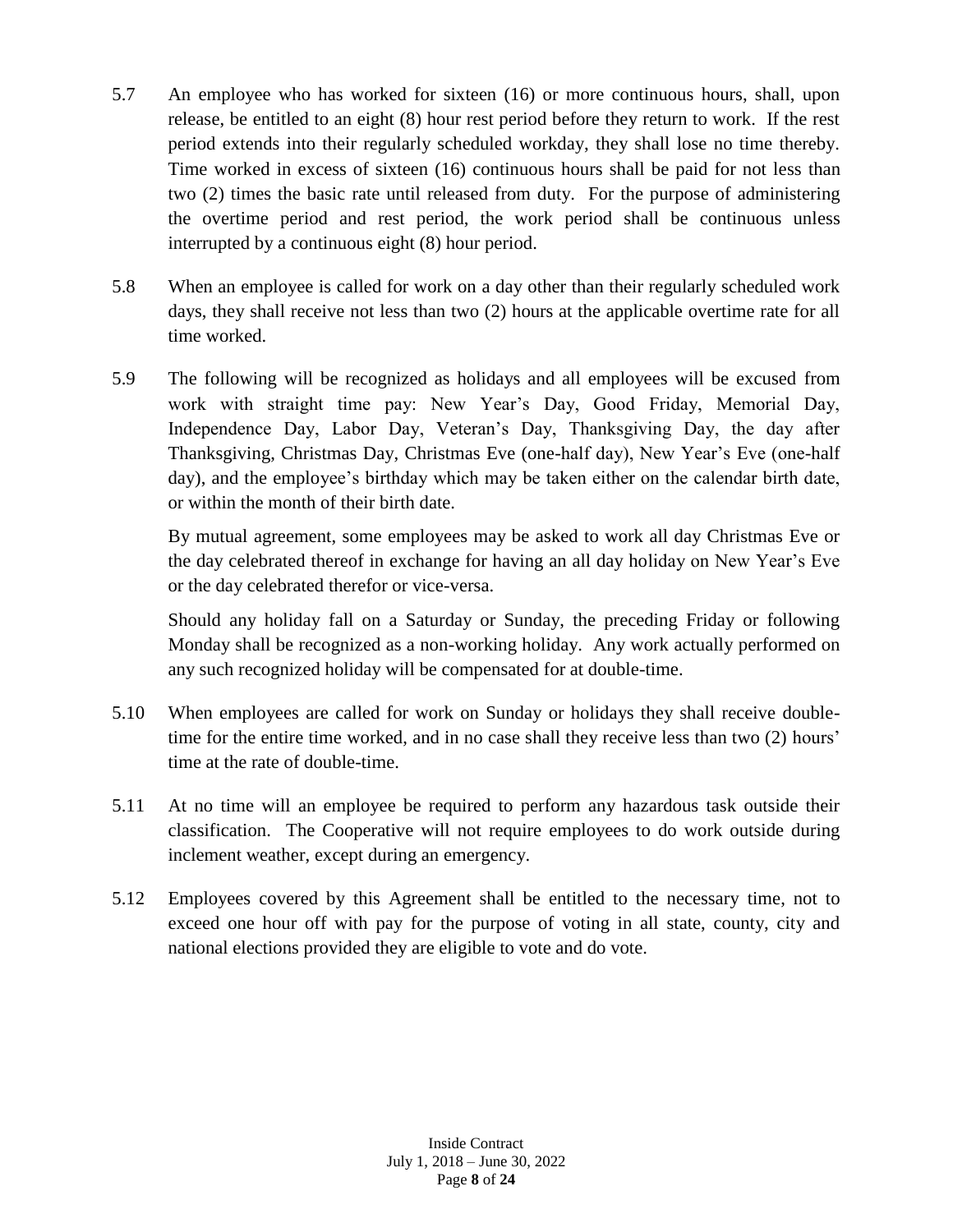5.13 Nothing in this Agreement shall be so construed as requiring the Cooperative to employ any person not required in the proper and efficient operation of its properties.

The Employer shall have the right to discharge any employee for just cause, but the employer agrees to give to such employee and the Union at least one warning notice in writing before such discharge, provided, however, it is agreed between the parties that just cause for suspension of any employee without notice shall include drunkenness, drinking while on duty, gross incompetence, or insubordination.

- 5.14 Employees may be required to use their personal cars for Cooperative business and if they are, will be reimbursed at the same rate as the current IRS standard. The Cooperative reserves the right during the term of this contract or any succeeding contract to furnish transportation for any or all of its employees who use their personal cars for Cooperative business. The Cooperative further agrees that it will give such employee at least six (6) months' notice prior to the time it decides to furnish such transportation for such employee.
- 5.15 No employee covered by this Agreement shall absent themselves from duty without securing permission from the manager or his representative and in case of illness, shall use every effort to notify the manager or his representative in ample time before working hours.
- 5.16 All first-aid equipment is to be furnished by the Cooperative. Employees are responsible to see that replacements are made when arriving at headquarters after using any first-aid supplies.
- 5.17 An employee performing jury service during their regularly scheduled hours shall do so without loss of pay and shall remit all fees for such service to the Cooperative provided the employee presents the jury summons to the manager of the Cooperative the first scheduled work day following its receipt.
- 5.18 All fringe benefits and benefit plans now in effect and not specifically referred to herein shall remain in full force and effect for the term of this contract or any extension thereof, however, any such plans may be amended at any time by mutual agreement.
- 5.19 Wage rates are shown in Appendix A attached hereto and made a part hereof. Wages shall be paid every two (2) weeks on Friday except when Friday is a holiday and then payday shall be Thursday before for all wages earned up to and through the previous Friday.
- 5.20 In the event that any of the provisions of this Agreement shall conflict with any state or federal law or presidential regulations, such provisions shall be deemed to be modified sufficiently in respect to either or both parties to the extent necessary to comply with such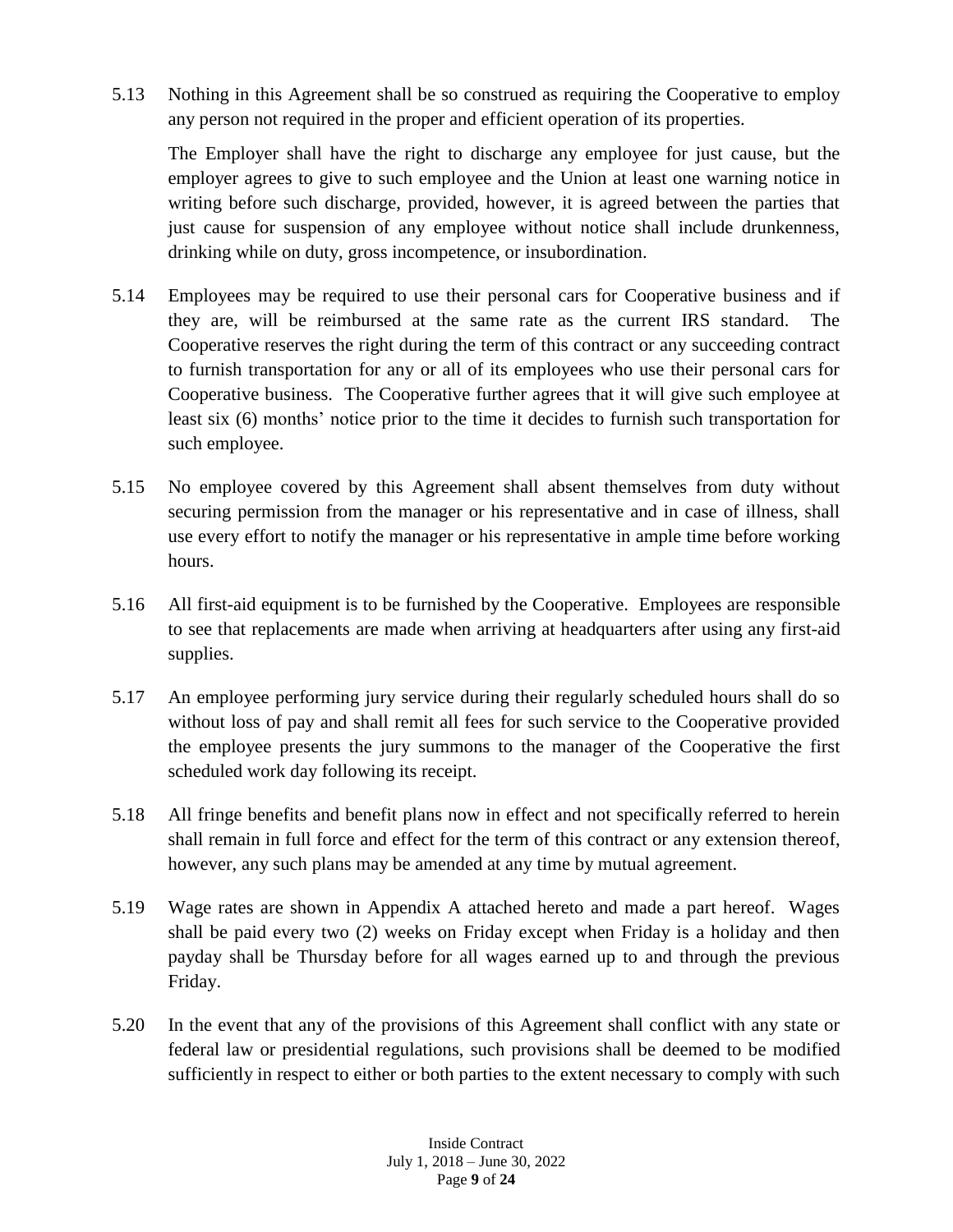laws or regulations and the remaining portion of this Agreement shall remain in full force and effect.

### **ARTICLE 6**

#### **VACATION**

- 6.1 Vacation shall be earned based on the employee's date of hire. After six (6) months of service, employees may take five (5) days of the ten (10) days they will earn for their first year of employment.
	- a. Vacation shall be earned based on years of service and posted on anniversary date.
	- b. No more than 80 hours can be rolled over on anniversary date.
	- c. Vacation schedule effective for 2018 anniversary dates:
		- $\blacksquare$  1 5 Years 10 days
		- $\bullet$  6 14 Years 15 days
		- $\blacksquare$  15 20 Years 20 days
		- <sup>21</sup> 30 Years Earn Additional Day Each Year
		- $\blacksquare$  31+ Years Max 30 days

Any employee who is negatively affected by this new schedule is grandfathered into the previous vacation schedule until his/her years of service moves him/her into the next highest vacation bracket in this new schedule.

- 6.2 Prior to April first of each year, the department supervisor shall consult with all employees entitled to vacations and from such consultation the department supervisor will establish and post before the above date on the bulletin boards a schedule for vacation periods. The date of any vacation period so scheduled may be changed by mutual agreement.
- 6.3 An employee may take up to fifteen (15) days of earned vacation a year in one (1) day increments provided the employee gives the Cooperative reasonable advance notice and provided the time selected is mutually convenient to both the employee and the Cooperative. It is understood that dates previously mutually agreed to between the employee and the Cooperative may be changed in case of any emergency. In the event the Cooperative cannot allow an employee to take their scheduled vacation time and it cannot be rescheduled, the Cooperative shall pay the employee for the scheduled time missed.
- 6.4 Maximum amount of vacation earned in one year is 30 days. All vacation insofar as practical shall be arranged with regard to seniority of the employees and at the convenience of the Cooperative and the individual employee.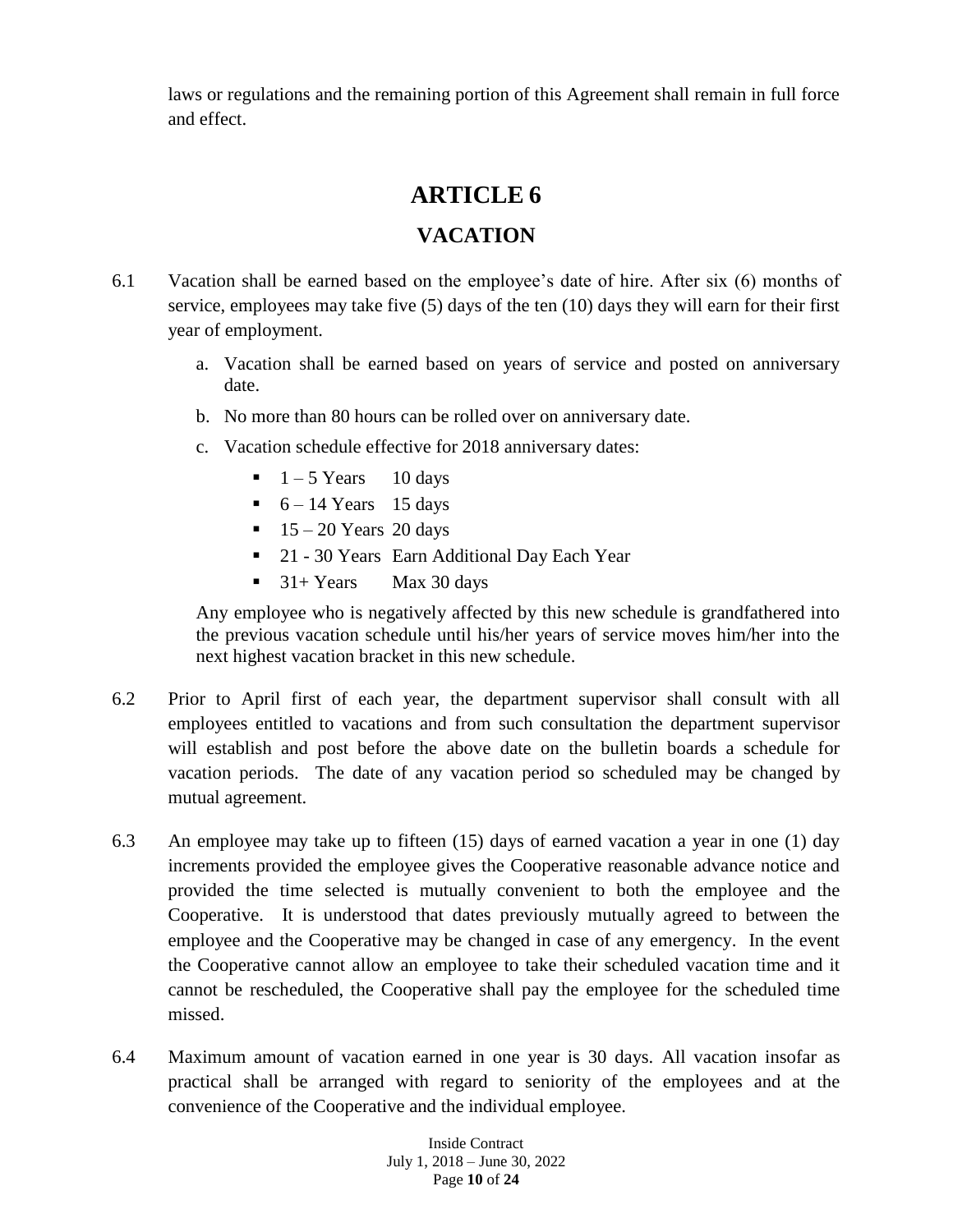- 6.5 Upon separation of employment, employees shall receive pro-rated vacation based on hours earned.
- 6.6 Employees shall be allowed two (2) personal days off each year without loss of pay. Employees shall give at least two (2) days' notice to their supervisor unless there is an emergency, in which case, as much notice should be given as possible.
- 6.7 If an employee is off on sick leave during the same time as a scheduled vacation by the employee, the employee shall either be paid for the vacation time missed and will not receive time off for said vacation time, or if possible, the employee will be allowed to reschedule the vacation time.
- 6.8 Vacation and sick leave will stop accruing to an employee after a thirteen (13) week continuous absence. The amount of time an employee has earned up to that point will be frozen until they return to work, terminate, or retire, whichever occurs first. If an employee is off for a period of twelve (12) months, the Cooperative will pay the frozen vacation time to the employee for anything over two (2) weeks. If an employee returns to work after an extended absence lasting more than thirteen (13) weeks, they will begin accruing vacation in accordance with the schedule outlined in section 6.1 for years worked. *For example, Jones was hired on March 1, 1984 and has completed 20 years of service. On July 1, 2004, Jones is injured and unable to return to work until June 1, 2006. On September 29, 2004, Jones qualifies for LTD and will no longer accrue vacation or sick leave while off of work. As of September 29, 2004, Jones has 15 days left from the 20 days he earned as of March 1, 2004, and he has earned an additional 12.39 days from March 1, 2004 to September 29, 2004 for a total of 27.39 days. In July 2005, Jones has been off 12 months and is paid for 17.39 days of vacation time. On June 1, 2006, Jones returns to work and has ten days of vacation. He now begins earning time from June 1 as an employee with 20.59 years of service. Sick leave will be handled in the same manner.*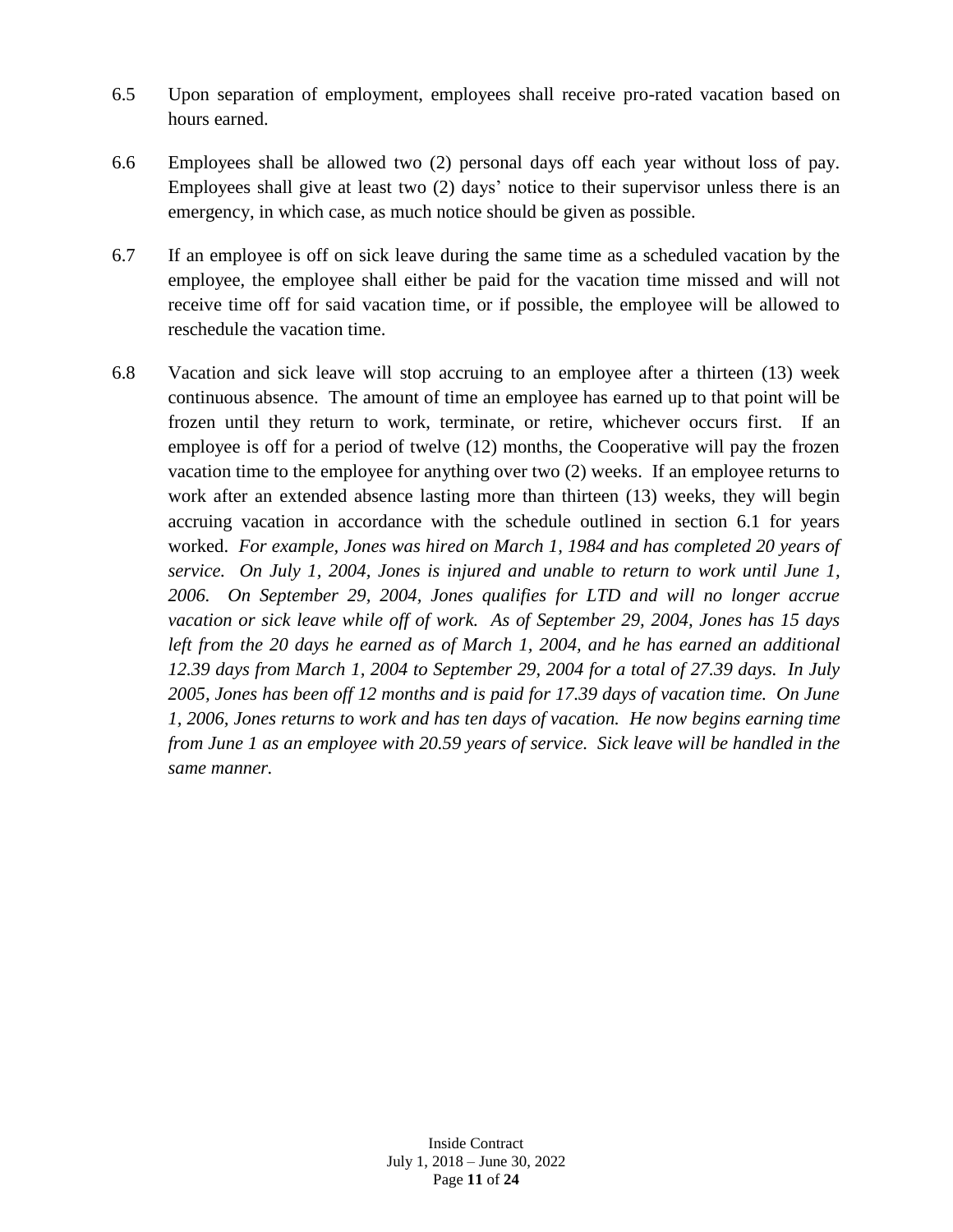### **SICKNESS, DISABILITY, PHYSICAL INJURY, AND DEATH IN FAMILY**

7.1 SICK LEAVE: After six (6) months of employment with the Cooperative, each employee shall be entitled to twelve (12) days of sick leave per year with regular pay for actual sickness. Any unused sick days shall be accumulated in the employee's personal sick bank, up to 100 days. No pay shall be allowed under this section for absence resulting from current illegal drug use, or current alcohol use, which would ultimately affect job performance. This provision will not be interpreted to deny sick leave in violation of any applicable federal or state law.

Upon resignation, retirement, or death, the Cooperative shall pay the employee 25% of the accumulated days in his/her personal sick bank at the employee's regular rate of pay on the date of separation and shall be included on the employee's final paycheck. An employee must be employed on a continuous full time basis for at least five (5) years in order to be eligible to receive a payout on his/her accumulated sick leave. An employee terminated for cause shall not be eligible for any personal sick bank payout.

Any unused days beyond the 100 days an employee may accumulate in his or her personal bank, shall go into the Central Bank. The purpose of the Central Bank is to provide extended sick pay for employees who have exhausted their accumulated personal leave due to serious illness or injury and are unable to return to work as verified by a doctor's statement. An employee may maintain up to five (5) days of vacation and still be eligible for leave from the Central Bank. An employee can receive Central Bank payments until the time that they receive compensation from either long-term disability, social security disability, or they attain normal retirement age of 62.

A four-person committee shall be established and shall be comprised of two union representatives and two management representatives. The committee shall consider each request for payment from the Central Bank. A majority vote of the committee is required to approve payment from the Central Bank. Employees approved for payment from the bank shall receive their base wages subject to taxes and ordinary deductions. The decision of the committee is final and is not subject to the grievance and arbitration procedure.

Employees who have quasi-retired or who attain quasi-retirement during this agreement shall be credited up to the 100 day maximum for any days they contributed to the Central Bank prior to quasi-retirement. If the employee received a distribution from the Central Bank, the time shall be netted out against the quasi-retired employee's contributions.

7.2 If an employee is off sick three days in a row or more, the Cooperative may require a medical certificate from the employee's doctor including information about follow-up treatment and prognosis as determined by the doctor.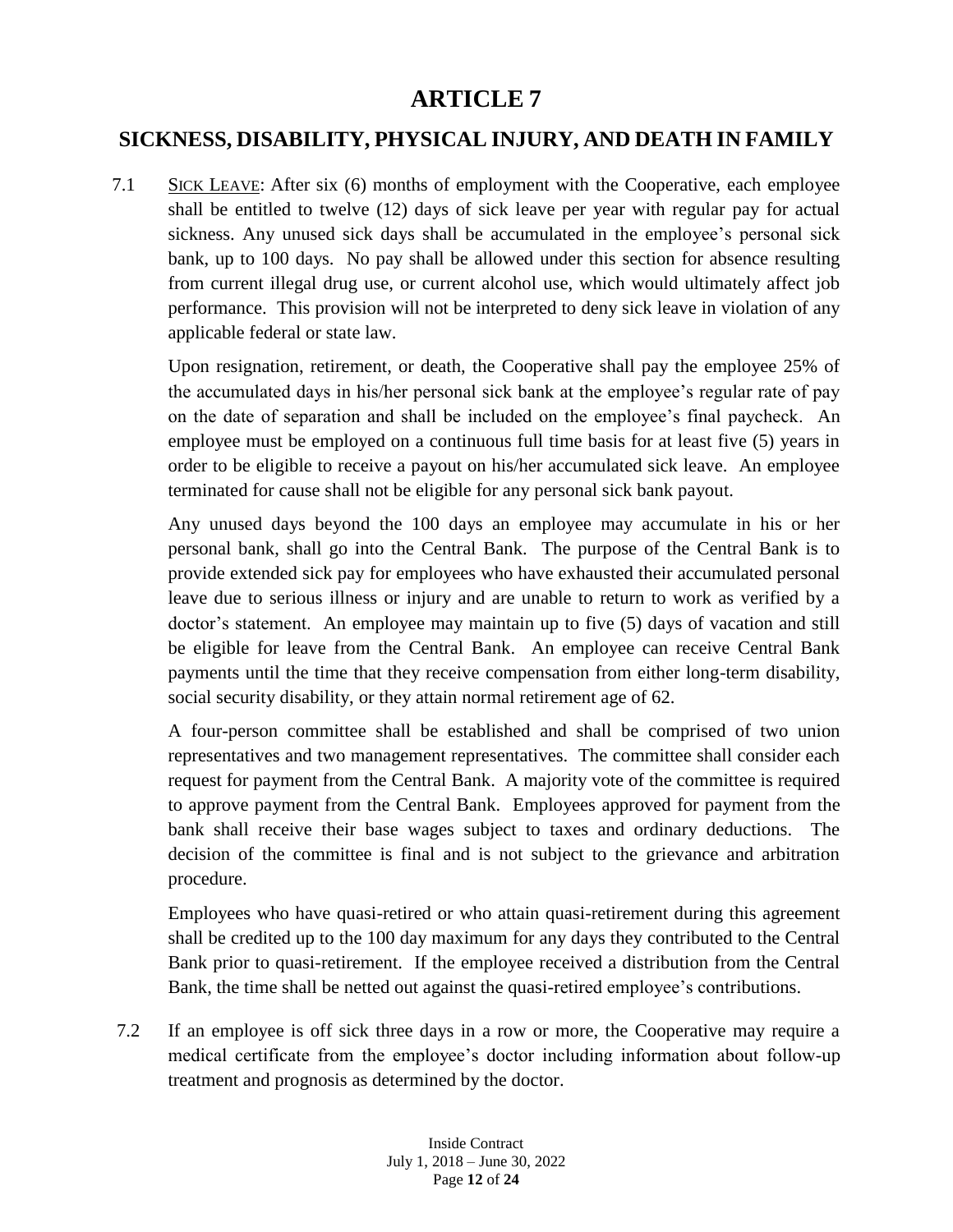- 7.3 Sick leave with pay may be reduced or entirely eliminated if upon an impartial investigation it is found that the employee in question is abusing the privilege.
- 7.4 Employees shall not be paid for sick leave if they have not notified their supervisor or foreman in advance of their absence if it was possible to do so.
- 7.5 The Cooperative will permit paid leave of absence in the event of serious illness or accident that requires hospitalization of spouse, daughter, son, father, mother, or other close relative residing with the employee. The same leave of absence without payroll deduction will apply when any of the aforementioned relatives require emergency treatment or home confinement requiring the presence of the employee as prescribed by the doctor with the consent of the CEO or the CEO's agent. Employees shall be required to present a medical certificate from their doctor. The maximum leave of absence allowed under these circumstances shall be two (2) days per calendar year for each of the aforementioned relatives and shall not be cumulative.
- 7.6 FUNERAL LEAVE: Employees are entitled to paid funeral leave at their regular rate of pay when a death occurs in their immediate family as follows:

Employees shall receive their regular rate of pay for up to three (3) days because of death of spouse, children, brother, sister, parents, parent in-laws, step-parents, step-children or other close relative living in the employee's own household.

Employees shall receive their regular rate of pay for one (1) day because of the death of a grandparent or grandchild.

Employees shall make every effort to notify their supervisor in advance of taking funeral leave or as soon as possible thereafter.

- 7.7 The Cooperative shall provide long term disability insurance for each employee. Refer to the Summary Plan Description for detailed information on the plan. The Plan documents are controlling for purposes of the terms of the Plan(s). Refer to Appendix C for additional guidelines on inactive employees who qualify for LTD.
- 7.8 After six (6) months of continuous employment, a regular employee who is disabled in the course of their employment and who is unable to return to their regular duties shall receive, beginning with the first full day of absence, the difference between the Illinois Workmen's Compensation Act payments to which they are entitled under said Act and one hundred percent (100%) of their regular pay at their regular straight time hourly rate for the first ten (10) working days of their disability, and shall receive the difference between the Illinois Workmen's Compensation Act payments to which they are entitled under said Act and eighty percent (80%) of their regular pay at their regular straight time hourly rate for the next one hundred thirty (130) working days of their disability. In no event shall an employee receive more than their regular take home pay. The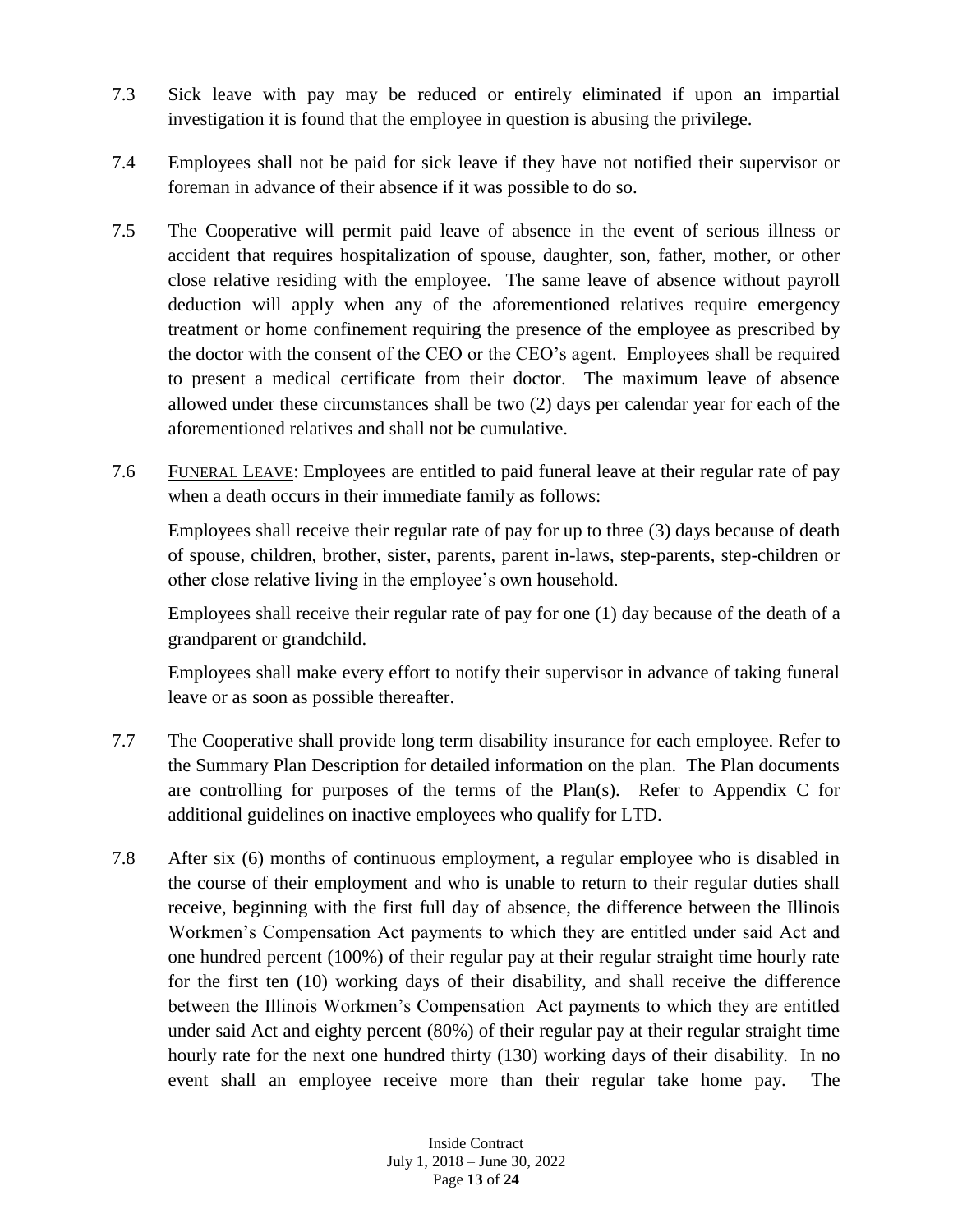supplemental pay from the Cooperative shall be trued up and paid out as soon as practical.

- 7.9 The Cooperative shall provide group term life insurance for the employee at two (2) times the employee's annual base salary. The Cooperative shall provide dependent group term life insurance in the amount of \$10,000 for a spouse and \$10,000 for each dependent child.
- 7.10 The Cooperative will pay one hundred percent (100%) of the premium for the medical benefit plan for the employee and family. Refer to the Summary Plan Description for detailed information on the plan. The Company and Union recognize that health care costs are a major component of the benefits package provided by the Company; and that health care costs have been rising substantially over several years. It is the Company's intent to continue to pay the health insurance premium for the duration of this contract, with the following qualifiers:
	- A. Health insurance is provided through NECA/IBEW Family Medical Care Plan (Plan 16), hereinafter referred to as FMCP.
	- B. The Union acknowledges that the plan sponsors may make changes from time to time to the benefits package provisions, and that the Company has no control over what is offered by the FMCP.
	- C. As stated above, it is the intent of the Company to pay the FMCP premium for both the employee and their family. But in order for the company to provide a long-term Labor Agreement to its employees, the following must also apply:

The Cooperative will pay the FMCP insurance premium at the  $2018 \& 19$  rates listed below:

- a. Family -- \$2360.97 per month
- b. Employee  $&$  Spouse -- \$1,698.39 per month
- c. Employee & Child  $-$  \$1,588.15 per month
- d. Employee -- \$896.85 per month

The Cooperative will pay the FMCP insurance premium at the 2019 rates listed below:

- a. Family -- \$2,441.24 per month
- b. Employee  $&$  Spouse -- \$1,756.14 per month
- c. Employee &Child -- \$1,642.15
- d. Employee -- \$927.34 per month

Inside Contract July 1, 2018 – June 30, 2022 Page **14** of **24**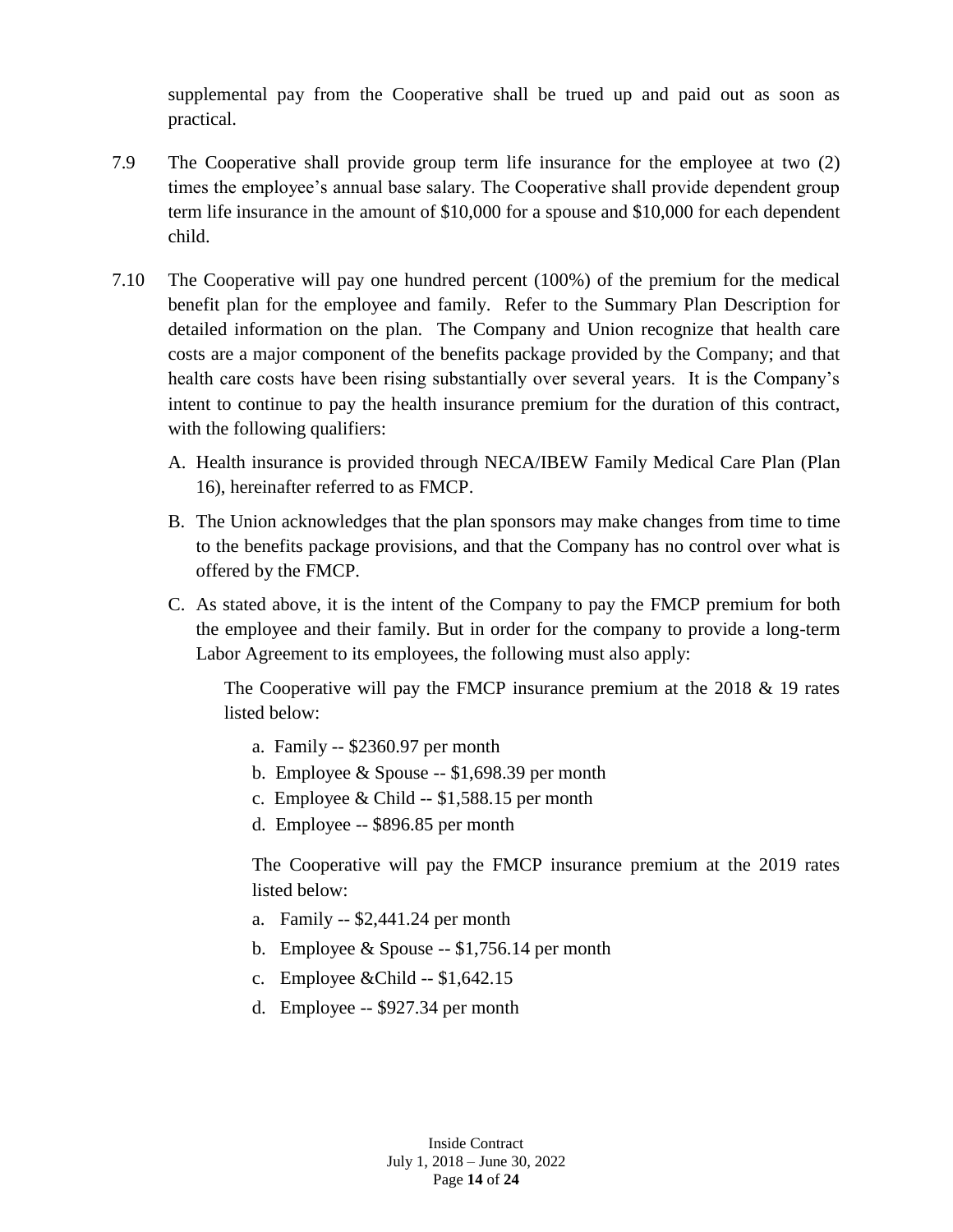The Cooperative agrees to pay increases in the aforementioned premiums of up to 13.5% over the duration of the contract. If the premiums exceed the 13.5% cumulative increase, the Union may make changes to the plan design or contribute to the premium to cover the excess cost.

7.11 RETIREMENT AND 401K: The Cooperative will assume the full cost of each employee's required contribution to the NRECA retirement program, thirty (30) year graduated 1.8 benefit level. Contributions by the Cooperative will cease after the employee has been in the plan for thirty (30) years.

The Cooperative will contribute five percent (5%) of the employee's straight-time pay to the 401k plan.

### **ARTICLE 8**

### **NONDISCRIMINATION**

- 8.1 All reference to employees in this Agreement designate both sexes and whenever the male gender is used it shall be construed to mean male and female employees. Male and female employees covered by this Agreement shall receive equal payment where work performed is substantially identical.
- 8.2 The provisions of this contract shall be applied to all employees and applicants for employment covered by this Agreement without discrimination by the Cooperative or the Union on the basis of race, color, religion, sex, national origin, age, or any other characteristic protected by law.

### **ARTICLE 9**

### **SALE OR OTHER TRANSFER OF COMPANY**

9.1 This Agreement shall be binding upon the IBEW Local Union Number 702, Southwestern Electric Cooperative, Inc., and any individual, partnership, or corporation who shall succeed the Cooperative in carrying on the business. In the event the Cooperative should sell, assign or otherwise transfer its operation to any other entity, the Cooperative agrees to require the successor, as part of the underlying sales agreement with the successor, to adopt this Collective Bargaining Agreement. In addition, immediately after consummation of the underlying transaction, the Cooperative shall notify the Union of the transaction and furnish a copy of the portion of the underlying document confirming acceptance of the Collective Bargaining Agreement, in accord with the conditions set forth below by the successor: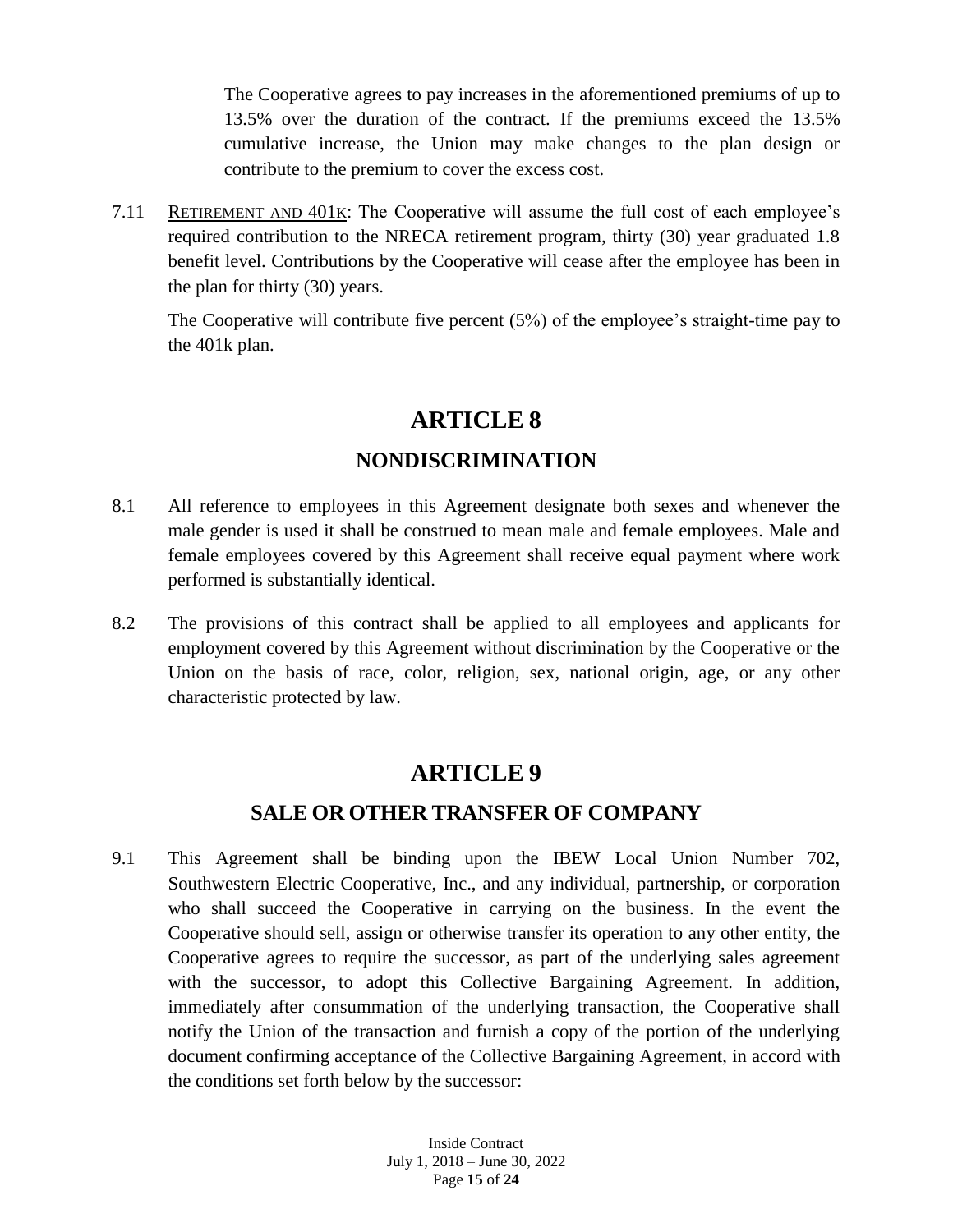- a) Certain provisions of this Collective Bargaining Agreement other than wages and fringes may be impossible for the successor to adhere to. In such case, the successor will be obligated to bargain with the Union in order to as closely approximate the intent of the Collective Bargaining Agreement as possible. If the parties are unable to reach an agreement as to any issues that may arise under this paragraph, those issues and disputes shall be submitted to arbitration according to article 9.1, section (c) below.
- b) The successor may not be able, because of cost concerns or availability reasons, to provide identical benefits to those provided in the Collective Bargaining Agreement. In that event: (1) the successor will be obligated to bargain with the Union in order to attempt to provide a wage/benefit package which as closely as possible approximates the package provided for in this Collective Bargaining Agreement without increasing the successor's costs beyond that borne by the Cooperative under this Collective Bargaining Agreement; and (2) in no event, absent the agreement of the Union, will the wage/benefit package provided cost the successor less than the cost to the Cooperative under this agreement. If the parties are unable to reach an agreement as to any issues that may arise under this paragraph, those issues and disputes shall be submitted to arbitration according to article 9.1, section (c) below.
- c) If a dispute should arise as to either the interpretation or the application of paragraph (a) or (b), such dispute shall be resolved by the successor and the Union by submitting the dispute to the grievance and arbitration procedure provided in article 3 of this Collective Bargaining Agreement on an expedited basis. The arbitrator's decision shall be final and binding.
- d) Upon signing an agreement with the Cooperative and a successor meeting the above stated requirements, the Cooperative shall be considered as having complied with all of its obligations concerning this matter. Thereafter, as to the operations involved, all future dealings shall be between the successor and the Union.

# **ARTICLE 10 NO STRIKE – NO LOCKOUT**

10.1 Both parties agree that the operations of the Cooperative upon which the employees covered in this Agreement are to be engaged are essential to the welfare of the community served by it and recognize their obligations to furnish continuous electric service. Accordingly, the Union agrees that there shall be no strikes, work stoppage or any other action or refusal to act which effects or interferes with the normal functioning of the Cooperative, and the Cooperative agrees not to engage in a lockout.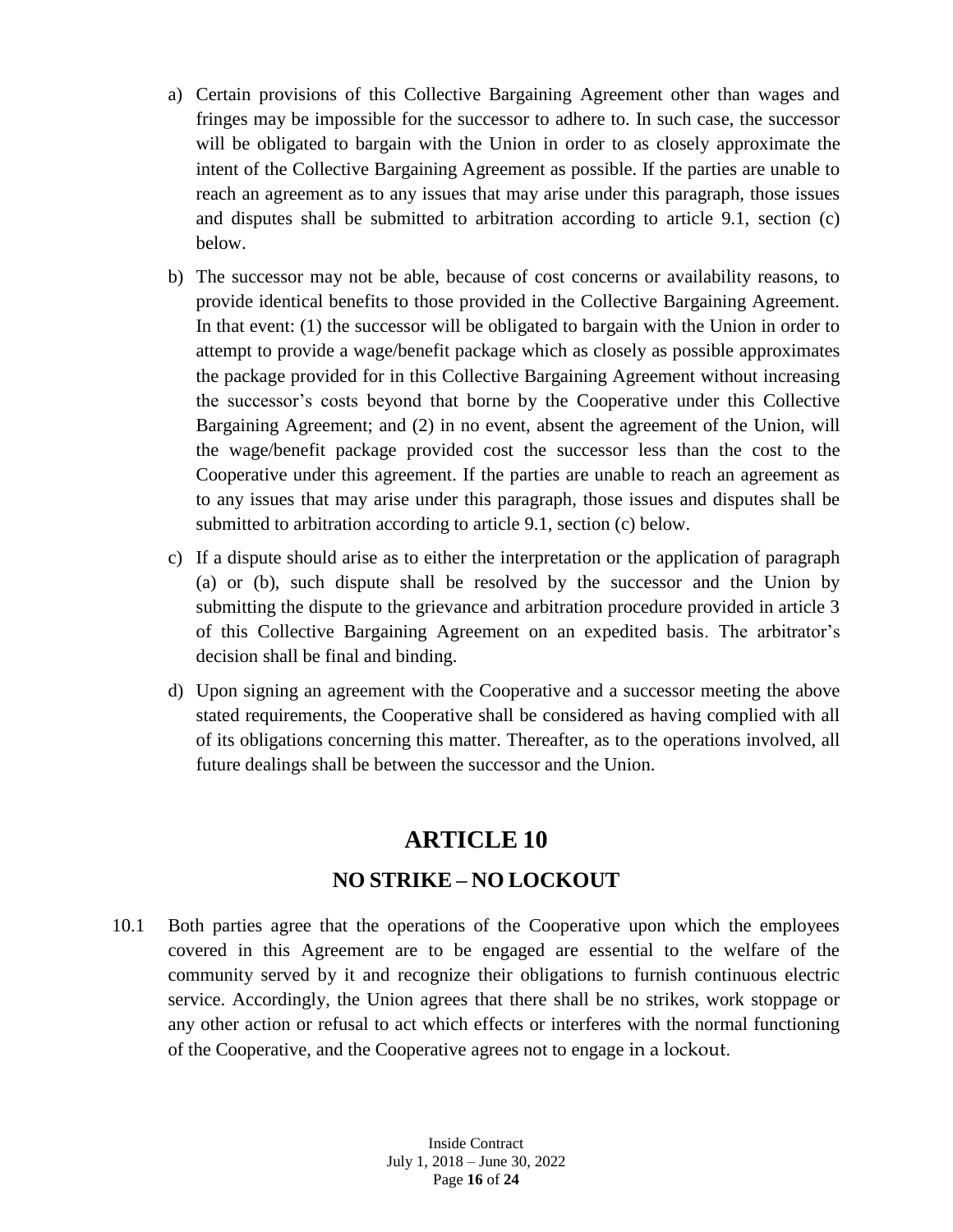|                                               | <b>Current</b> | 7/1/2018 | 7/1/2019 | 7/1/2020 | 7/1/2021 |
|-----------------------------------------------|----------------|----------|----------|----------|----------|
|                                               | <b>Rate</b>    | 2.50%    | $2.50\%$ | $2.50\%$ | $2.50\%$ |
| <b>MEMBER SERVICES DEPARTMENT</b>             |                |          |          |          |          |
| Asst. Dir of Mktg/Member Services, 1st 6 Mos. | 36.41          | \$37.32  | \$38.25  | \$39.21  | \$40.19  |
| Asst. Dir of Mktg/Member Services, 2nd 6 Mos. | 37.81          | \$38.76  | \$39.73  | \$40.72  | \$41.74  |
| Asst. Dir of Mktg/Member Services, 3rd 6 Mos. | 39.99          | \$40.99  | \$42.01  | \$43.06  | \$44.14  |
| Asst. Dir of Mktg/Member Services, 4th 6 Mos. | 41.62          | \$42.66  | \$43.73  | \$44.82  | \$45.94  |
| Technical Services Representative, 1st 6 Mos. | 31.18          | \$31.96  | \$32.76  | \$33.58  | \$34.42  |
| Technical Services Representative, 2nd 6 Mos. | 32.55          | \$33.36  | \$34.19  | \$35.04  | \$35.92  |
| Technical Services Representative, 3rd 6 Mos. | 34.76          | \$35.63  | \$36.52  | \$37.43  | \$38.37  |
| Technical Services Representative, 4th 6 Mos. | 36.44          | \$37.35  | \$38.28  | \$39.24  | \$40.22  |
| Marketing Clerk, 1st 6 Months                 | 22.38          | \$22.94  | \$23.51  | \$24.10  | \$24.70  |
| Marketing Clerk, 2nd 6 Months                 | 23.07          | \$23.65  | \$24.24  | \$24.85  | \$25.47  |
| Marketing Clerk, 3rd 6 Months                 | 23.78          | \$24.37  | \$24.98  | \$25.60  | \$26.24  |
| Marketing Clerk, 4th 6 Months                 | 24.41          | \$25.02  | \$25.65  | \$26.29  | \$26.95  |

#### **ENGINERRING DEPARTMENT**

| Staking Engineer Sr., 1st 6 Months         | 36.41 | \$37.32 | \$38.25 | \$39.21 | \$40.19 |
|--------------------------------------------|-------|---------|---------|---------|---------|
| Staking Engineer Sr., 2nd 6 Months         | 37.81 | \$38.76 | \$39.73 | \$40.72 | \$41.74 |
| Staking Engineer Sr., 3rd 6 Months         | 39.99 | \$40.99 | \$42.01 | \$43.06 | \$44.14 |
| Staking Engineer Sr., 4th 6 Months         | 41.62 | \$42.66 | \$43.73 | \$44.82 | \$45.94 |
| Staking Engineer, 1st 6 Months             | 31.18 | \$31.96 | \$32.76 | \$33.58 | \$34.42 |
| Staking Engineer, 2nd 6 Months             | 32.55 | \$33.36 | \$34.19 | \$35.04 | \$35.92 |
| Staking Engineer, 3rd 6 Months             | 34.76 | \$35.63 | \$36.52 | \$37.43 | \$38.37 |
| Staking Engineer, 4th 6 Months             | 36.44 | \$37.35 | \$38.28 | \$39.24 | \$40.22 |
| Staking Engineer/Coordinator, 1st 6 Months | 31.18 | \$31.96 | \$32.76 | \$33.58 | \$34.42 |
| Staking Engineer/Coordinator, 2nd 6 Months | 32.55 | \$33.36 | \$34.19 | \$35.04 | \$35.92 |
| Staking Engineer/Coordinator, 3rd 6 Months | 34.76 | \$35.63 | \$36.52 | \$37.43 | \$38.37 |
| Staking Engineer/Coordinator, 4th 6 Months | 36.44 | \$37.35 | \$38.28 | \$39.24 | \$40.22 |

Inside Contract July 1, 2018 – June 30, 2022 Page **17** of **24**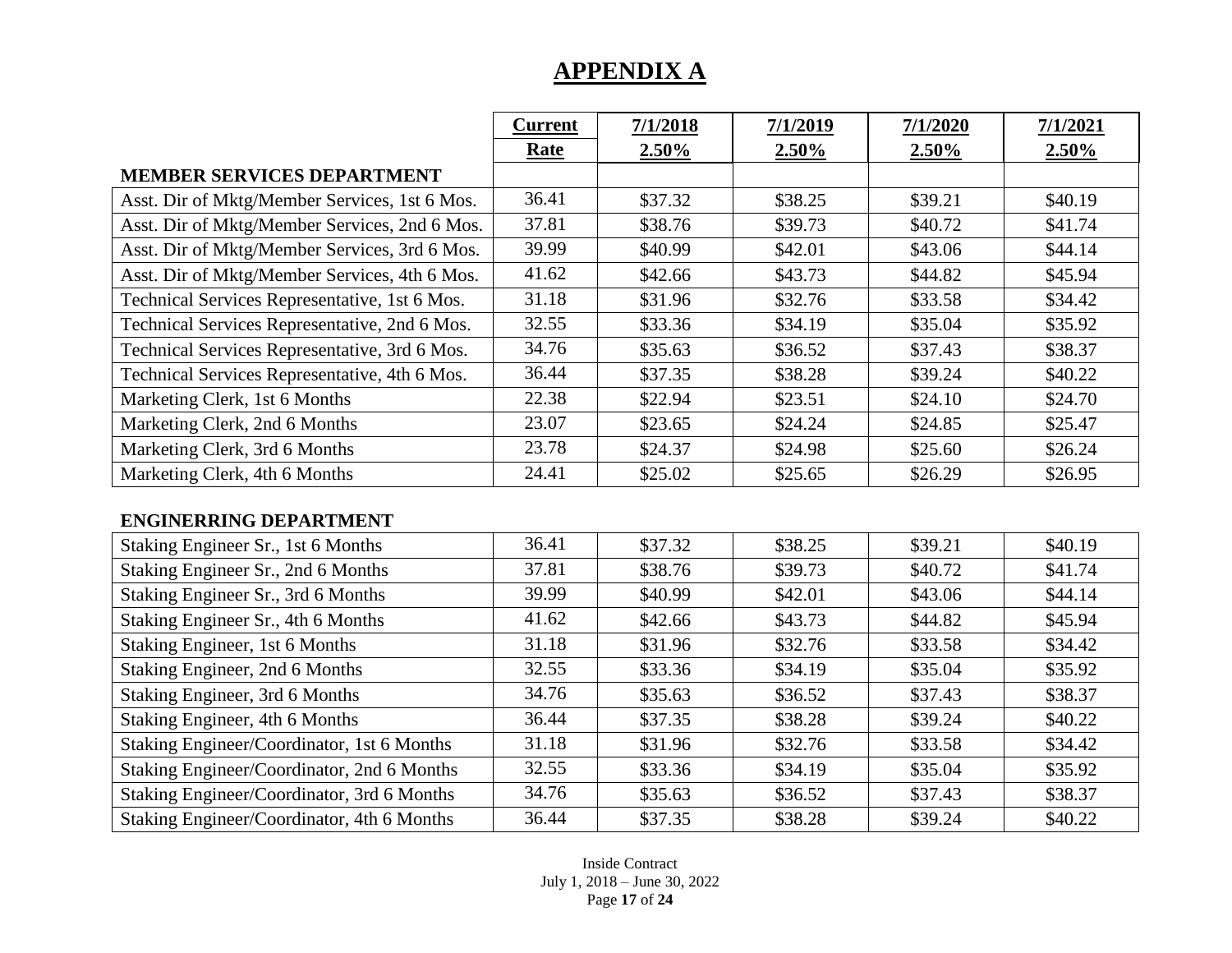| Work Order Coordinator, 1st 6 Months       | 31.18                    | \$31.96 | \$32.76 | \$33.58 | \$34.42 |
|--------------------------------------------|--------------------------|---------|---------|---------|---------|
| Work Order Coordinator, 2nd 6 Months       | 32.55                    | \$33.36 | \$34.19 | \$35.04 | \$35.92 |
| Work Order Coordinator, 3rd 6 Months       | 34.76                    | \$35.63 | \$36.52 | \$37.43 | \$38.37 |
| Work Order Coordinator, 4th 6 Months       | 36.44                    | \$37.35 | \$38.28 | \$39.24 | \$40.22 |
| Asst. Staking Engineer & Aid, 1st 6 Months | 24.30                    | \$24.91 | \$25.53 | \$26.17 | \$26.82 |
| Asst. Staking Engineer & Aid, 2nd 6 Months | 25.33                    | \$25.96 | \$26.61 | \$27.28 | \$27.96 |
| Asst. Staking Engineer & Aid, 3rd 6 Months | 26.51                    | \$27.17 | \$27.85 | \$28.55 | \$29.26 |
| Asst. Staking Engineer & Aid, 4th 6 Months | 27.71                    | \$28.40 | \$29.11 | \$29.84 | \$30.59 |
| Dispatcher, 1st 6 Months                   | 24.25                    | \$24.86 | \$25.48 | \$26.12 | \$26.77 |
| Dispatcher, 2nd 6 Months                   | 24.92                    | \$25.54 | \$26.18 | \$26.83 | \$27.50 |
| Dispatcher, 3rd 6 Months                   | 25.71                    | \$26.35 | \$27.01 | \$27.69 | \$28.38 |
| Dispatcher, 4th 6 Months                   | 26.28                    | \$26.94 | \$27.61 | \$28.30 | \$29.01 |
| Engineering Clerk, 1st 6 Months            | 22.38                    | \$22.94 | \$23.51 | \$24.10 | \$24.70 |
| Engineering Clerk, 2nd 6 Months            | 23.07                    | \$23.65 | \$24.24 | \$24.85 | \$25.47 |
| Engineering Clerk, 3rd 6 Months            | 23.78                    | \$24.37 | \$24.98 | \$25.60 | \$26.24 |
| Engineering Clerk, 4th 6 Months            | 24.41                    | \$25.02 | \$25.65 | \$26.29 | \$26.95 |
| GIS Technician, 1st 6 Months               | $\overline{\phantom{0}}$ | \$26.11 | \$26.76 | \$27.43 | \$28.12 |
| GIS Technician, 2nd 6 Months               |                          | \$27.12 | \$27.80 | \$28.50 | \$29.21 |
| GIS Technician, 3rd 6 Months               | $\overline{\phantom{a}}$ | \$28.42 | \$29.13 | \$29.86 | \$30.61 |
| GIS Technician, 4th 6 Months               | $\overline{a}$           | \$30.08 | \$30.83 | \$31.60 | \$32.39 |
| Julie Clerk, 1st 6 Months                  | 22.38                    | \$22.94 | \$23.51 | \$24.10 | \$24.70 |
| Julie Clerk, 2nd 6 Months                  | 23.07                    | \$23.65 | \$24.24 | \$24.85 | \$25.47 |
| Julie Clerk, 3rd 6 Months                  | 23.78                    | \$24.37 | \$24.98 | \$25.60 | \$26.24 |
| Julie Clerk, 4th 6 Months                  | 24.41                    | \$25.02 | \$25.65 | \$26.29 | \$26.95 |
| Meter Technician, 1st 6 Months             | $\overline{\phantom{a}}$ | \$26.11 | \$26.76 | \$27.43 | \$28.12 |
| Meter Technician, 2nd 6 Months             | $\overline{a}$           | \$27.12 | \$27.80 | \$28.50 | \$29.21 |
| Meter Technician, 3rd 6 Months             | $\overline{a}$           | \$28.42 | \$29.13 | \$29.86 | \$30.61 |
| Meter Technician, 4th 6 Months             | $\overline{\phantom{a}}$ | \$30.08 | \$30.83 | \$31.60 | \$32.39 |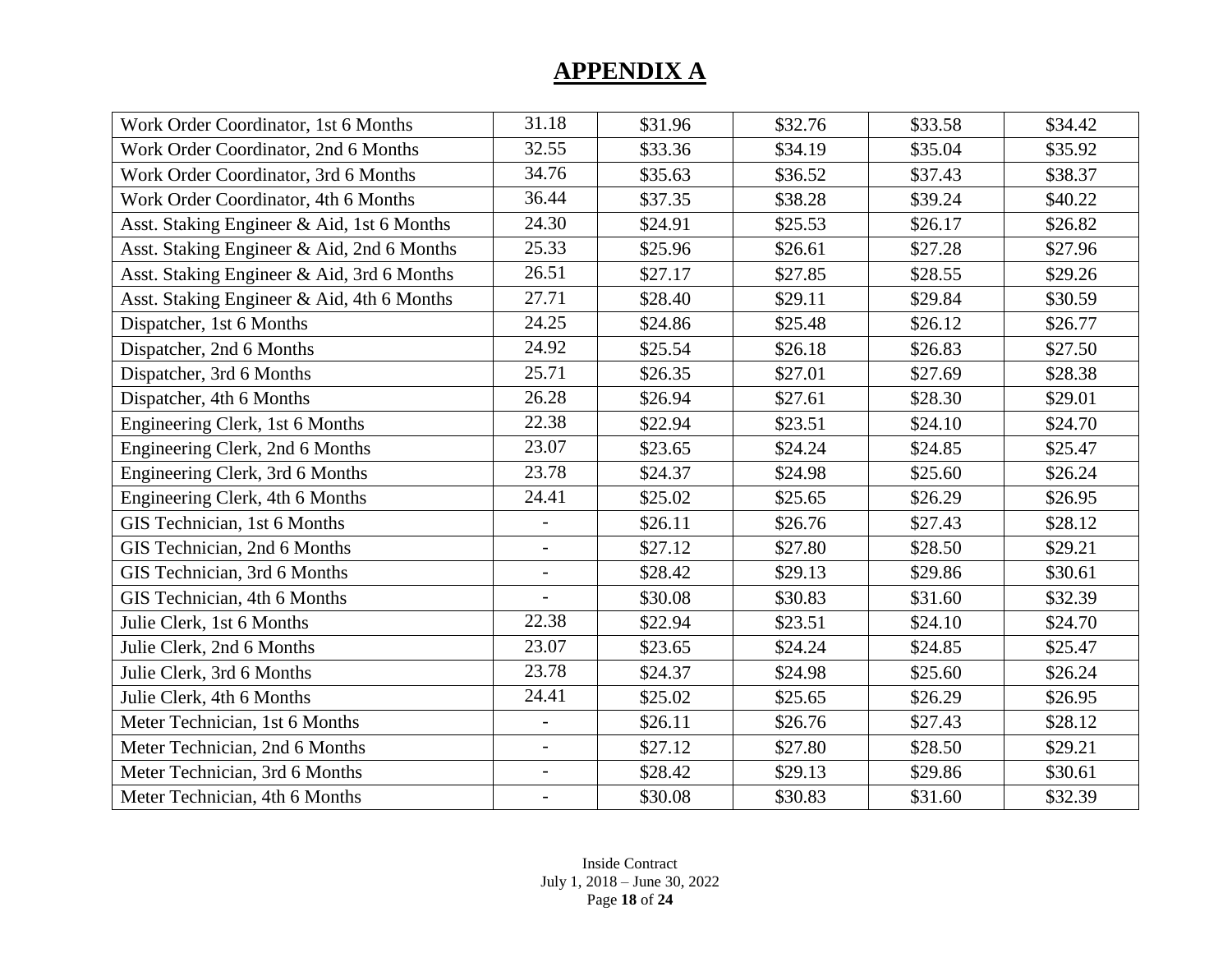#### **PURCHASING DEPARTMENT**

| Purchasing Agent, 1st 6 Months | 31.18 | \$31.96 | \$32.76 | \$33.58 | \$34.42 |
|--------------------------------|-------|---------|---------|---------|---------|
| Purchasing Agent, 2nd 6 Months | 32.55 | \$33.36 | \$34.19 | \$35.04 | \$35.92 |
| Purchasing Agent, 3rd 6 Months | 34.76 | \$35.63 | \$36.52 | \$37.43 | \$38.37 |
| Purchasing Agent, 4th 6 Months | 36.44 | \$37.35 | \$38.28 | \$39.24 | \$40.22 |

#### **ACCOUNTING DEPARTMENT**

| Comptroller, 1st 6 Months      | 36.41 | \$37.32 | \$38.25 | \$39.21 | \$40.19 |
|--------------------------------|-------|---------|---------|---------|---------|
| Comptroller, 2nd 6 Months      | 37.81 | \$38.76 | \$39.73 | \$40.72 | \$41.74 |
| Comptroller, 3rd 6 Months      | 39.99 | \$40.99 | \$42.01 | \$43.06 | \$44.14 |
| Comptroller, 4th 6 Months      | 41.62 | \$42.66 | \$43.73 | \$44.82 | \$45.94 |
| Accounting Clerk, 1st 6 Months | 24.25 | \$24.86 | \$25.48 | \$26.12 | \$26.77 |
| Accounting Clerk, 2nd 6 Months | 24.92 | \$25.54 | \$26.18 | \$26.83 | \$27.50 |
| Accounting Clerk, 3rd 6 Months | 25.71 | \$26.35 | \$27.01 | \$27.69 | \$28.38 |
| Accounting Clerk, 4th 6 Months | 26.28 | \$26.94 | \$27.61 | \$28.30 | \$29.01 |

#### **BILLING DEPARTMENT**

| Payroll & Benefits Specialist, 1st 6 Months     | 31.18 | \$31.96 | \$32.76 | \$33.58 | \$34.42 |
|-------------------------------------------------|-------|---------|---------|---------|---------|
| Payroll & Benefits Specialist, 2nd 6 Months     | 32.55 | \$33.36 | \$34.19 | \$35.04 | \$35.92 |
| Payroll & Benefits Specialist, 3rd 6 Months     | 34.76 | \$35.63 | \$36.52 | \$37.43 | \$38.37 |
| Payroll & Benefits Specialist, 4th 6 Months     | 36.44 | \$37.35 | \$38.28 | \$39.24 | \$40.22 |
| Member Services Representative $-1st 6$ Months  |       | 24.86   | 25.48   | 26.12   | 26.77   |
| Member Services Representative – $2nd$ 6 Months |       | \$25.54 | \$26.18 | \$26.83 | \$27.50 |
| Member Services Representative – $3rd$ 6 Months |       | \$26.35 | \$27.01 | \$27.69 | \$28.38 |
| Member Services Representative $-4th 6$ Months  |       | \$26.94 | \$27.61 | \$28.30 | \$29.01 |
| Cashier Receptionist - Greenville, 1st 6 Months | 22.38 | \$22.94 | \$23.51 | \$24.10 | \$24.70 |
| Cashier Receptionist - Greenville, 2nd 6 Months | 23.07 | \$23.65 | \$24.24 | \$24.85 | \$25.47 |
| Cashier Receptionist - Greenville, 3rd 6 Months | 23.78 | \$24.37 | \$24.98 | \$25.60 | \$26.24 |

Inside Contract July 1, 2018 – June 30, 2022 Page **19** of **24**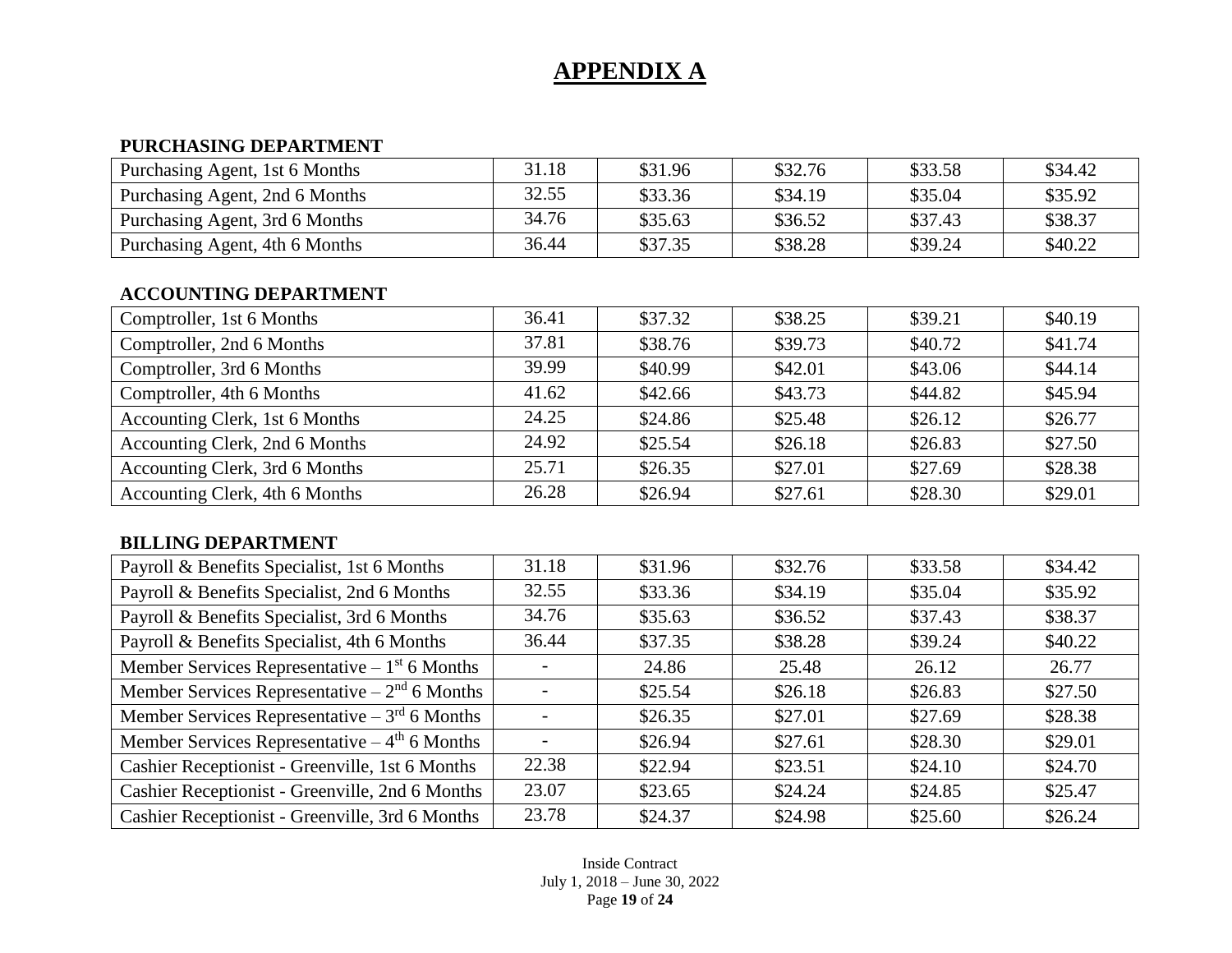| Cashier Receptionist - Greenville, 4th 6 Months | 24.41 | \$25.02 | \$25.65                       | \$26.29                       | \$26.95                                                  |  |  |
|-------------------------------------------------|-------|---------|-------------------------------|-------------------------------|----------------------------------------------------------|--|--|
| Cashier Receptionist - St. Jacob, 1st 6 Months  | 22.38 | \$22.94 | \$23.51                       | \$24.10                       | \$24.70                                                  |  |  |
| Cashier Receptionist - St. Jacob, 2nd 6 Months  | 23.07 | \$23.65 | \$24.24                       | \$24.85                       | \$25.47                                                  |  |  |
| Cashier Receptionist - St. Jacob, 3rd 6 Months  | 23.78 | \$24.37 | \$24.98                       | \$25.60                       | \$26.24                                                  |  |  |
| Cashier Receptionist - St. Jacob, 4th 6 Months  | 24.41 | \$25.02 | \$25.65                       | \$26.29                       | \$26.95                                                  |  |  |
| Custodian, 1st 6 Months                         | 22.38 | \$22.94 | \$23.51                       | \$24.10                       | \$24.70                                                  |  |  |
| Custodian, 2nd 6 Months                         | 23.07 | \$23.65 | \$24.24                       | \$24.85                       | \$25.47                                                  |  |  |
| Custodian, 3rd 6 Months                         | 23.78 | \$24.37 | \$24.98                       | \$25.60                       | \$26.24                                                  |  |  |
| Custodian, 4th 6 Months                         | 24.41 | \$25.02 | \$25.65                       | \$26.29                       | \$26.95                                                  |  |  |
|                                                 |       |         |                               |                               |                                                          |  |  |
| <b>IT DEPARTMENT</b>                            |       |         |                               |                               |                                                          |  |  |
| $\tau$ and $\tau$ is the state of $\tau$        |       | $A - A$ | $\wedge \wedge$ $\sim$ $\sim$ | $\Delta$ $\sim$ $\sim$ $\sim$ | $\mathbf{A} \mathbf{A} \mathbf{A} \mathbf{A} \mathbf{A}$ |  |  |

| I/T Technical Support, 1st 6 Months | $\overline{\phantom{0}}$ | \$26.11 | \$26.76 | \$27.43 | \$28.12 |
|-------------------------------------|--------------------------|---------|---------|---------|---------|
| I/T Technical Support, 2nd 6 Months |                          | \$27.12 | \$27.80 | \$28.50 | \$29.21 |
| IT Technical Support, 3rd 6 Months  | $\overline{\phantom{a}}$ | \$28.42 | \$29.13 | \$29.86 | \$30.61 |
| IT Technical Support, 4th 6 Months  |                          | \$30.08 | \$30.83 | \$31.60 | \$32.39 |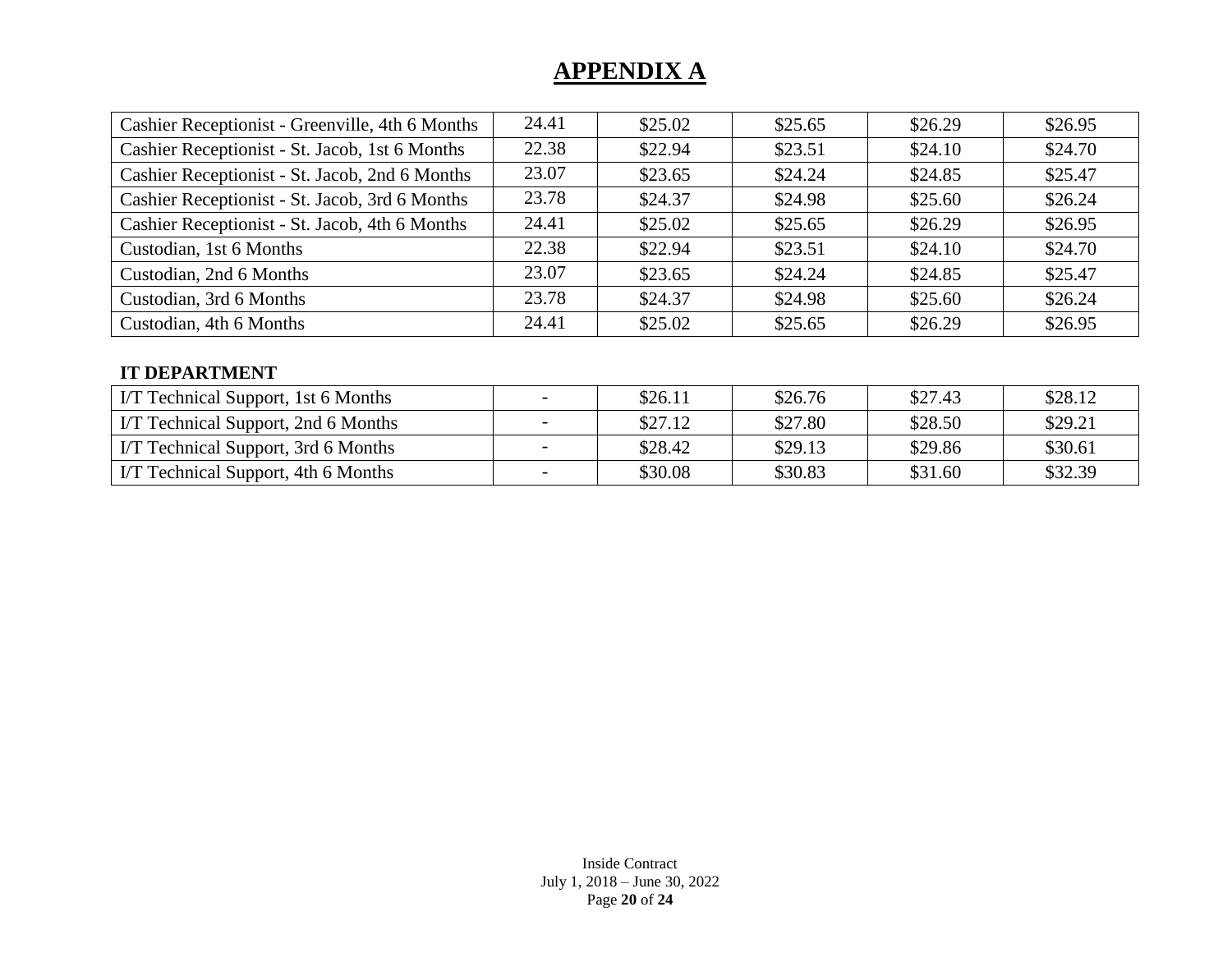#### **APPENDIX B**

#### **SELECTING PANEL OF ARBITRATORS**

Procedures for 3.1e

Within ten (10) days after the Cooperative has been notified by the Union of its desire to arbitrate the grievance, representatives of the Cooperative and the Union shall meet to select an arbitrator. The parties shall select the arbitrator from the appropriate panel of seven (7) names. In this regard, the parties have agreed to twenty-one (21) acceptable arbitrators. These twenty-one (21) arbitrators shall be divided into three (3) panels of seven (7) by drawing the names from a bowl, as panels A, B, & C, and utilized in order of selection which arbitrators shall be designated. Once each of the three (3) panels has been used, the parties will again follow the same procedure and pick three (3) new panels utilizing the same arbitrators. However, each year each party shall be free to remove up to two (2) arbitrators from the approved list. This shall be done on an agreed upon date in May of each year. In addition, if arbitrators become unwilling or unable to serve, they shall be replaced as soon as possible after the parties have been so notified. If for any reason an arbitrator is being replaced, the parties will attempt to agree on a replacement. If the parties fail to agree within thirty (30) days after the need to replace becomes known, the parties shall request the American Arbitration Association (AAA) to name a panel of seven (7) arbitrators. Either party may request a new panel of arbitrators within five (5) days of receipt of the panel. Within seven (7) days after receipt of such panel, the parties' designated representatives shall meet for the purpose of selecting the replacement arbitrator. The parties shall alternatively strike names from the list until one (1) arbitrator remains. The parties will take turns making the first strike each time a replacement arbitrator is selected.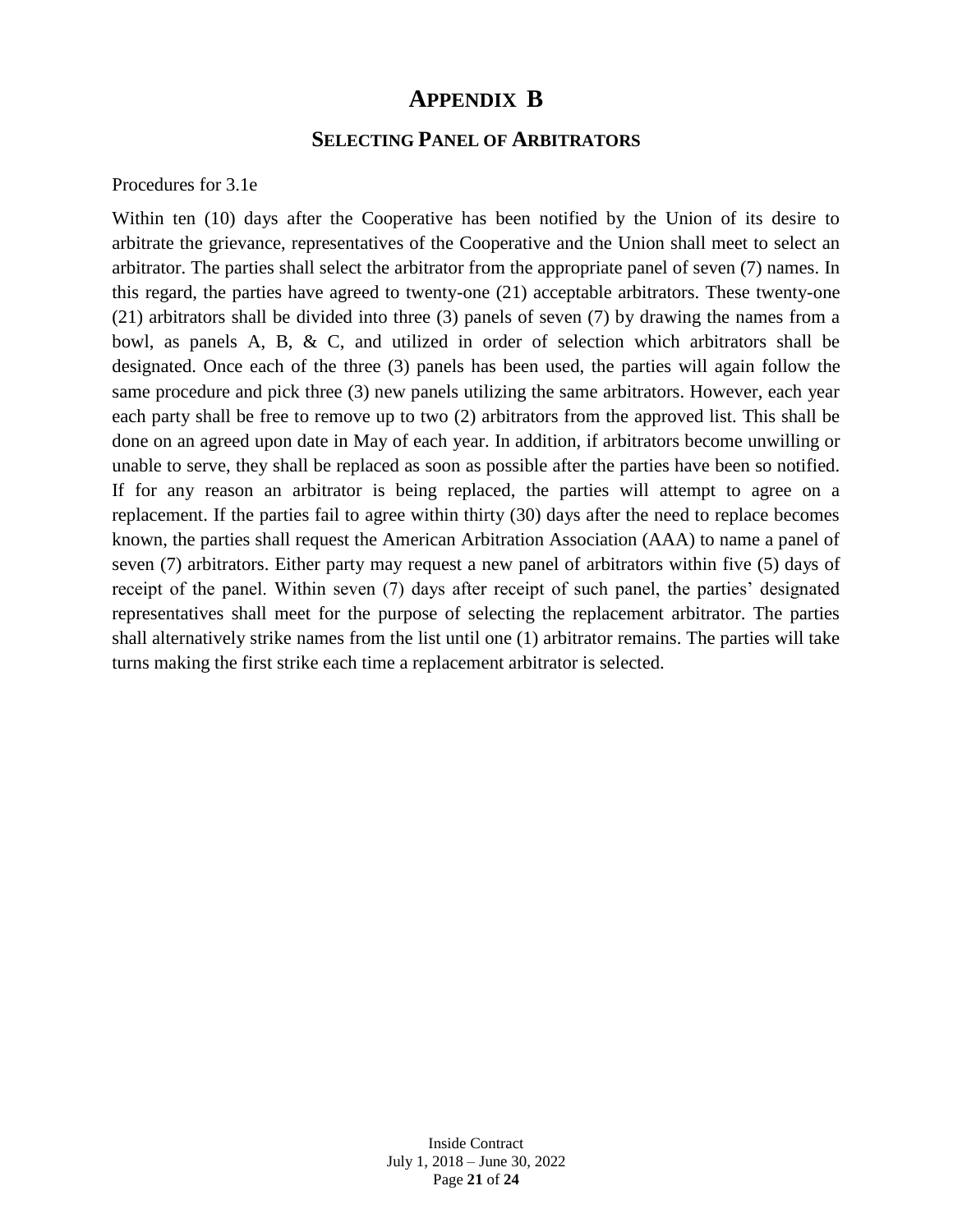#### **APPENDIX C**

#### **INACTIVE EMPLOYEES**

The following has been extracted from the May 1, 2004 Hogue grievance Settlement Agreement. For additional details, refer to the Settlement Agreement in its entirety.

There are two categories of employees, Active and Inactive. Inactive employees are classified as either: Inactive Less Than 27 Months (LT27); or Inactive Greater Than 27 Months (GT27).

- A. Inactive Less Than 27 Months (LT27)
	- (i) As long as the LT27 employee qualifies for Long Term Disability (LTD), then an LT27 employee and his eligible dependents will be entitled to participate in the group medical and prescription drug plans (Section 15.3); the Retirement & Security Program; basic employee group term life and Accidental Death & Dismemberment (AD&D) insurance; and dependent group term life insurance (Section 15.2) on the same basis (i.e. same benefits, premiums, etc) that the Employer provides for Active employees – up to 27 months after the date that the employee was last actively employed by the Employer. Under no circumstance will any employee be eligible to receive more than 27 months total during their tenure of employment. For example, Employee Smith was inactive for 20 months during which he qualified and received LTD benefits, then recovered from his injury and returned to work, and then at some later point during his tenure at Southwestern Electric, he sustained another injury that qualified for LTD. In this instance, Employee Smith would only be eligible for an additional seven months of benefit contributions from the Employer while he is inactive.
	- (ii) If in the event the employee who has been Inactive fails to qualify for LTD, then that employee will be required to pay the costs associated with the benefits package. Furthermore, nothing in this agreement waives either the right of the Employer to exercise its right to terminate an inactive employee as outlined elsewhere in the Collective Bargaining Agreement (CBA) or in the Summary Plan Description, and/or the right of the employee to grieve the termination under the just cause standard in the CBA.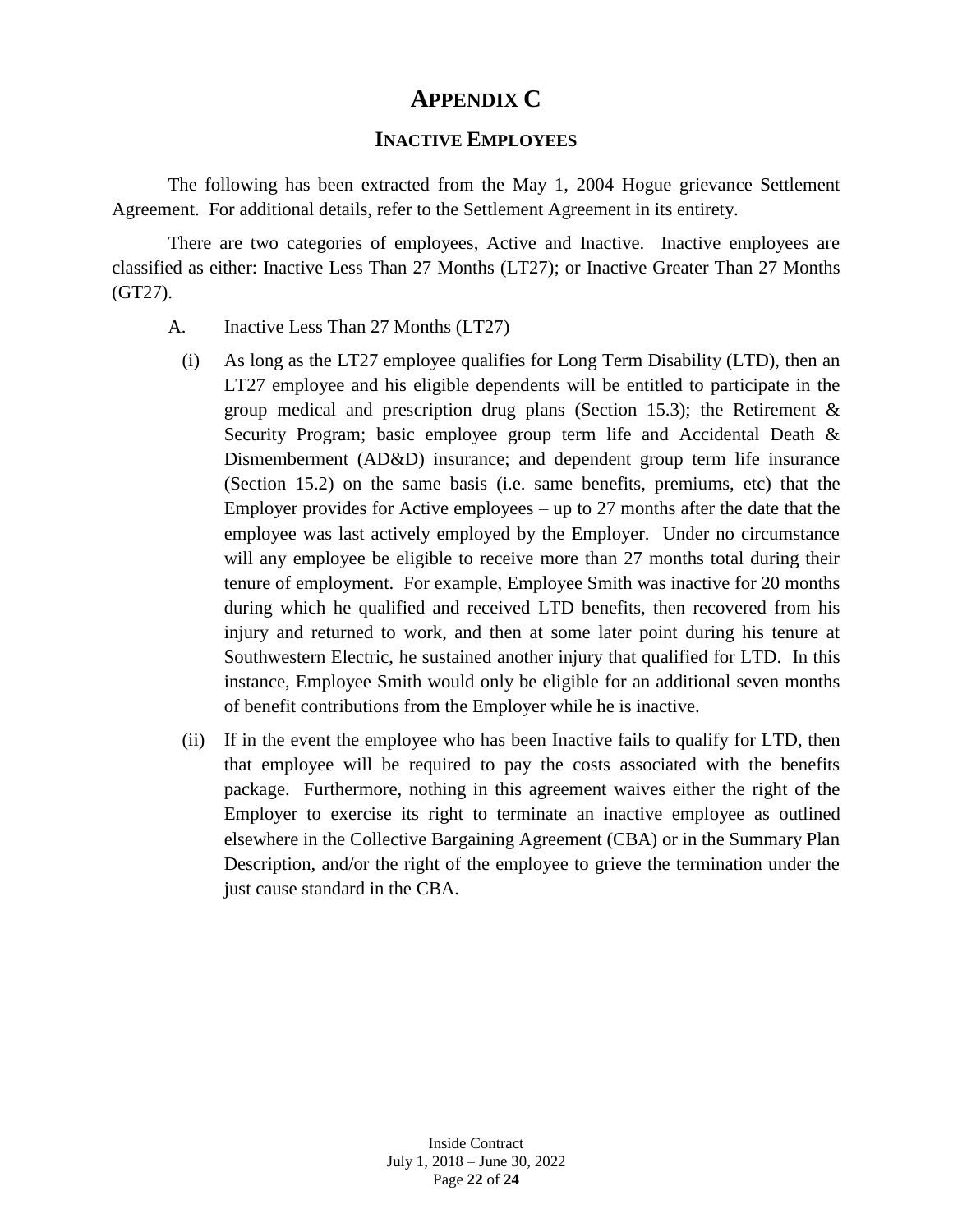Inactive Greater Than 27 Months (GT27)

- (i) A GT27 employee may elect to continue health insurance and life insurance benefits at their expense.
- (ii) As long as the GT27 employee qualifies for Long-Term Disability (LTD), under the current plan an employee will continue to accrue "years of service" for each year that the employee remains inactive until the employee earns the 30-years of service required for an unreduced normal retirement benefit under the Employer's Retirement & Security Program. Under the current plan, a GT27 employee is not required to be covered under the health insurance in order to continue earning pension credits.

The Union acknowledges that the Employer's benefit package is administered and controlled by NRECA. The Employer has no control whatsoever as to when or if, NRECA changes its policies regarding benefits available to Active and Inactive employees, those changes will apply to the Employer's obligations under this Agreement.

This Agreement will not affect the existing rights of Active Employees to benefits when off work due to illness or injuries that are not long-term disabilities.